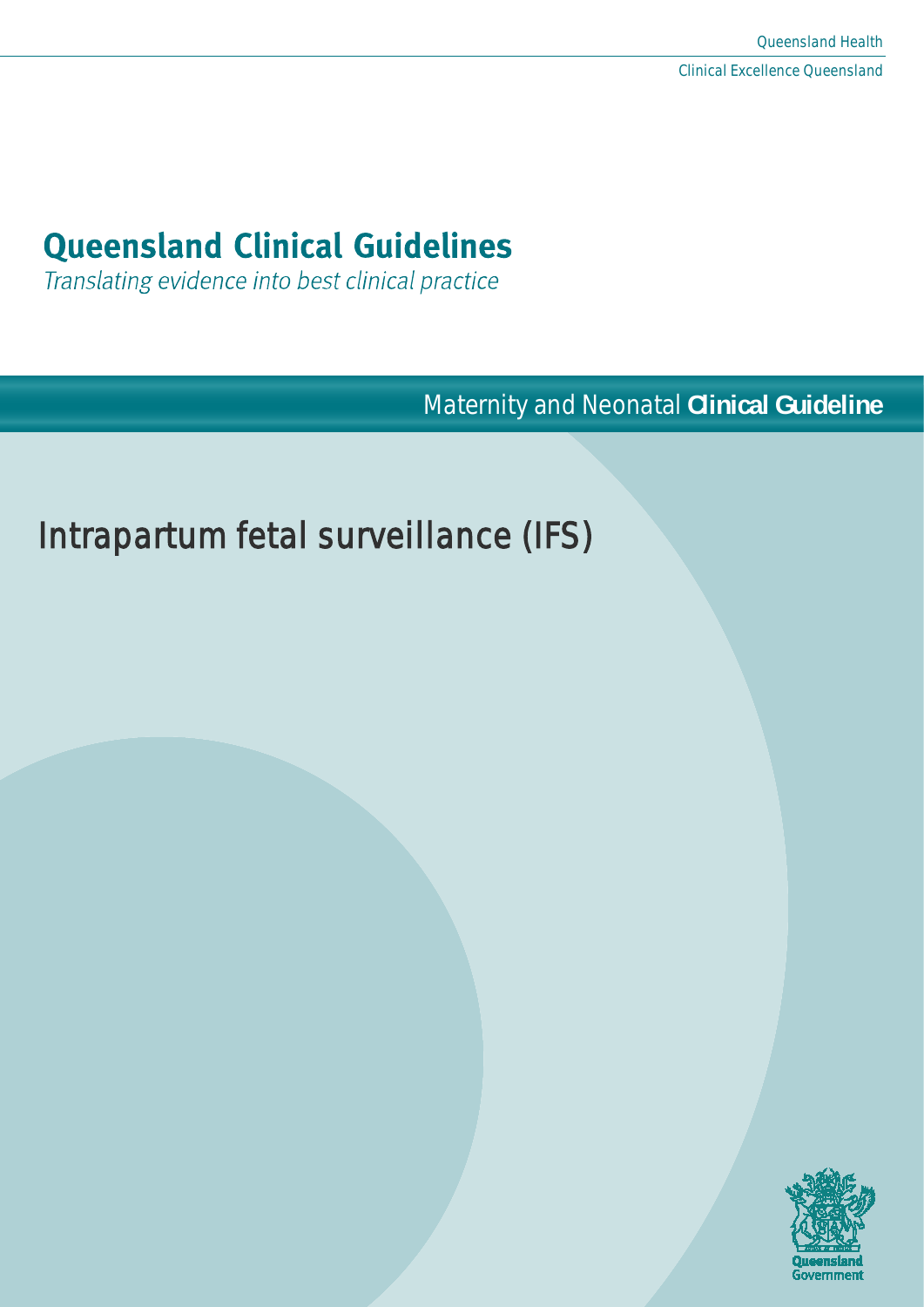| Document title:      | Intrapartum fetal surveillance (IFS)                                                                                |  |  |
|----------------------|---------------------------------------------------------------------------------------------------------------------|--|--|
| Publication date:    | December 2019                                                                                                       |  |  |
| Document number:     | MN19.15-V7-R24                                                                                                      |  |  |
| Document supplement: | The document supplement is integral to and should be read in conjunction with<br>this quideline.                    |  |  |
| Amendments:          | Full version history is supplied in the document supplement.                                                        |  |  |
| Amendment date:      | 11 December 2019                                                                                                    |  |  |
| Replaces document:   | MN19.15-V6-R24                                                                                                      |  |  |
| Author:              | Queensland Clinical Guidelines                                                                                      |  |  |
| Audience:            | Health professionals in Queensland public and private maternity and neonatal<br>services                            |  |  |
| Review date:         | December 2024                                                                                                       |  |  |
| Endorsed by:         | Queensland Clinical Guidelines Steering Committee<br>Statewide Maternity and Neonatal Clinical Network (Queensland) |  |  |
| Contact:             | Email: Guidelines@health.gld.gov.au<br>URL: www.health.gld.gov.au/gcg                                               |  |  |



#### **Cultural acknowledgement**

We acknowledge the Traditional Custodians of the land on which we work and pay our respect to the Aboriginal and Torres Strait Islander elders past, present and emerging.

#### **Disclaimer**

This guideline is intended as a guide and provided for information purposes only. The information has been prepared using a multidisciplinary approach with reference to the best information and evidence available at the time of preparation. No assurance is given that the information is entirely complete, current, or accurate in every respect.

The guideline is not a substitute for clinical judgement, knowledge and expertise, or medical advice. Variation from the guideline, taking into account individual circumstances, may be appropriate.

This guideline does not address all elements of standard practice and accepts that individual clinicians are responsible for:

- Providing care within the context of locally available resources, expertise, and scope of practice
- Supporting consumer rights and informed decision making, including the right to decline intervention or ongoing management
- Advising consumers of their choices in an environment that is culturally appropriate and which enables comfortable and confidential discussion. This includes the use of interpreter services where necessary
- Ensuring informed consent is obtained prior to delivering care
- Meeting all legislative requirements and professional standards
- Applying standard precautions, and additional precautions as necessary, when delivering care
- Documenting all care in accordance with mandatory and local requirements

Queensland Health disclaims, to the maximum extent permitted by law, all responsibility and all liability (including without limitation, liability in negligence) for all expenses, losses, damages and costs incurred for any reason associated with the use of this guideline, including the materials within or referred to throughout this document being in any way inaccurate, out of context, incomplete or unavailable.

© State of Queensland (Queensland Health) 2019



This work is licensed under a Creative Commons Attribution-NonCommercial-NoDerivatives V4.0 International licence. In essence, you are free to copy and communicate the work in its current form for non-commercial purposes, as long as you attribute Queensland Clinical Guidelines, Queensland Health and abide by the licence terms. You may not alter or adapt the work in any way. To view a copy of this licence, visit <https://creativecommons.org/licenses/by-nc-nd/4.0/deed.en>

For further information, contact Queensland Clinical Guidelines, RBWH Post Office, Herston Qld 4029, emai[l Guidelines@health.qld.gov.au.](mailto:Guidelines@health.qld.gov.au) For permissions beyond the scope of this licence, contact: Intellectual Property Officer, Queensland Health, GPO Box 48, Brisbane Qid 4001, email ip\_officer@health.qld.gov.au, phone (07) 3234 1479.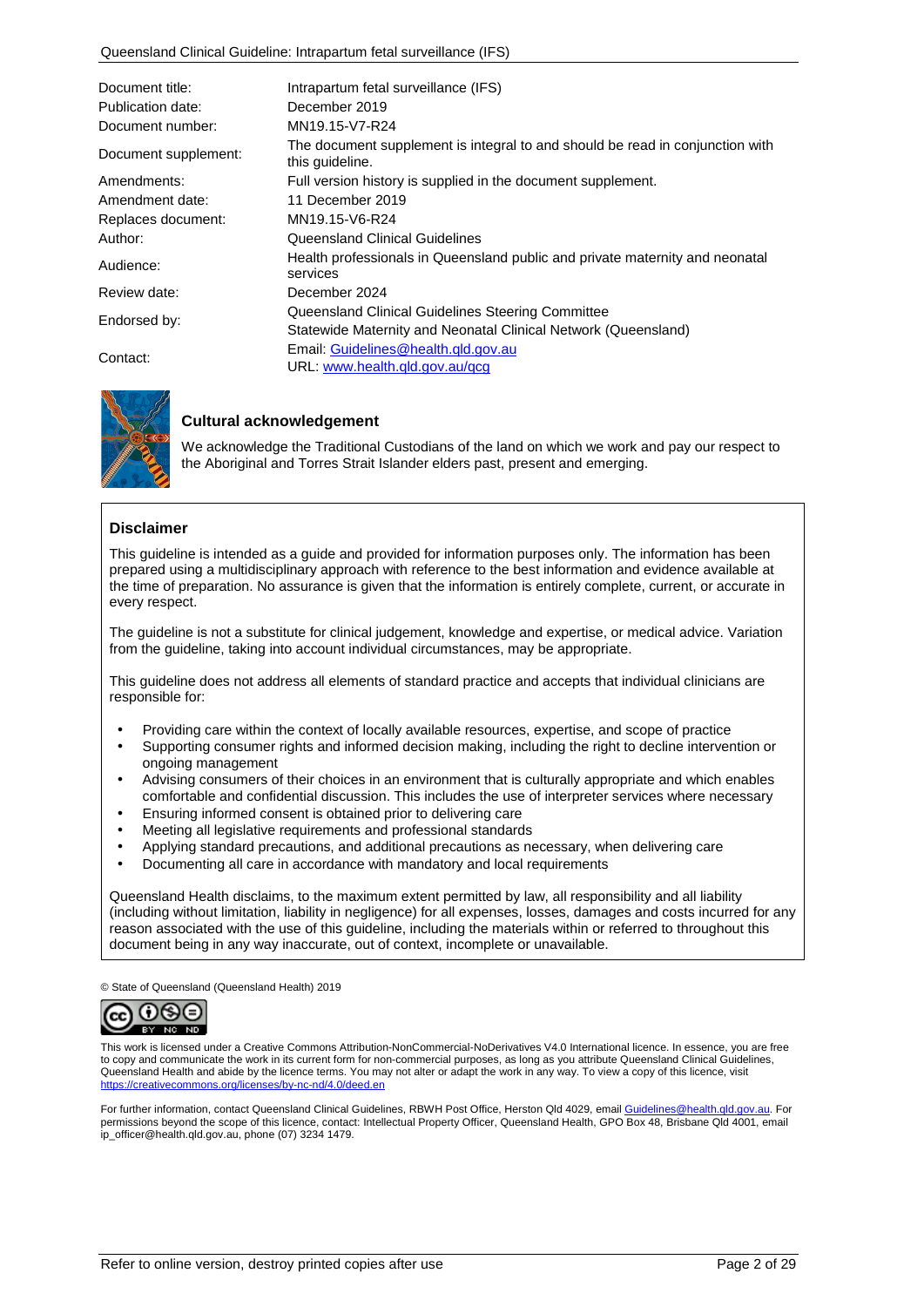#### **Flow Chart: Mode of fetal heart rate monitoring**

#### **Risk Factors**

| Antenatal                                               | Intrapartum                                        |
|---------------------------------------------------------|----------------------------------------------------|
| Fetal                                                   |                                                    |
| Abnormal antenatal CTG                                  | IOL with prostaglandin                             |
| Abnormal doppler studies and/or bio-physical            | Abnormal auscultation or CTG                       |
| profile                                                 | Oxytocin induction/augmentation                    |
| Suspected/confirmed FGR                                 | Post PV prostaglandins at onset of contractions    |
| Multiple pregnancy<br>¥.                                | Regional analgesia/paracervical block (obtain      |
| <b>Breech presentation</b><br>¥.                        | baseline trace prior to insertion)                 |
| Known fetal abnormality requiring monitoring<br>¥.      | Abnormal PV bleeding                               |
| Reduced fetal movements within week                     | Pyrexia $T \geq 38^{\circ}$ C                      |
| preceding labour                                        | Meconium or blood stained liquor                   |
|                                                         | Absent liquor following amniotomy                  |
| <b>Maternal</b>                                         | Prolonged first stage of labour                    |
| Oligohydramnios/polyhydramnios                          | Prolonged 2nd stage where birth not imminent       |
| <b>APH</b>                                              | PTI < 37/40                                        |
| $PROM \geq 24$ hours                                    | Uterine hyperstimulation/tachysystole              |
| Gestation $\geq 42$ weeks                               |                                                    |
| Previous caesarean section or uterine surgery<br>×.     |                                                    |
| Essential hypertension or preeclampsia<br>¥.            | Other                                              |
| Diabetes on medication or poorly controlled or          | Multiple ( $\geq 2$ conditions)                    |
| fetal macrosomia                                        | Gestation 41+0 to 41+6 weeks                       |
| Current/previous obstetric or medical conditions<br>¥.  | Gestational hypertension                           |
| Morbid obesity (BMI $\geq$ 40 kg/m <sup>2</sup> )<br>×. | GDM without complicating factors                   |
| Age $\geq$ 42 years                                     | Obesity (BMI 30-40 kg/ $m^2$ )                     |
| Abnormal PaPP-A (<0.4 MoM)                              | Age $\geq 40$ and $< 42$ years                     |
| Vasa praevia                                            | Pyrexia T = 37.8 $^{\circ}$ C or 37.9 $^{\circ}$ C |



**APH** antepartum haemorrhage, **BMI** body mass index, **CTG** cardiotocograph, **FBS** fetal blood sample, **FGR** fetal growth restriction, **GDM** gestational diabetes mellitus, **IOL** induction of labour, **MoM** multiples of median, **PaPP-A** pregnancy associated plasma protein-A, **PROM** premature rupture of membranes, **PTL** preterm labour, **PV** per vaginal, **T** temperature, **≥** greater than or equal to, **<** less than, **=** equal to; **oC** degrees celsius

Flowchart: F19.15-1-V6-R24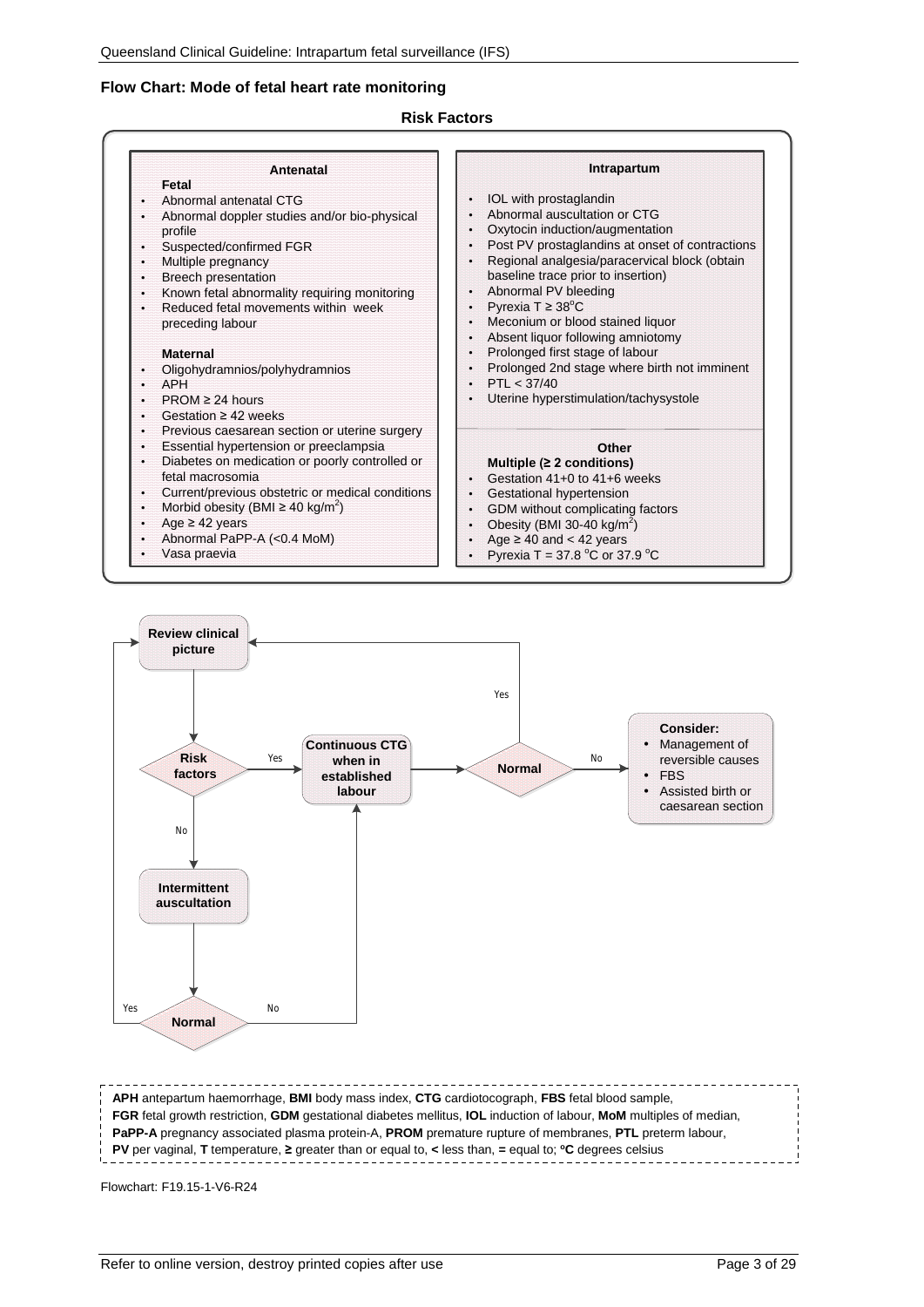#### **Flow Chart: Abnormal fetal heart**

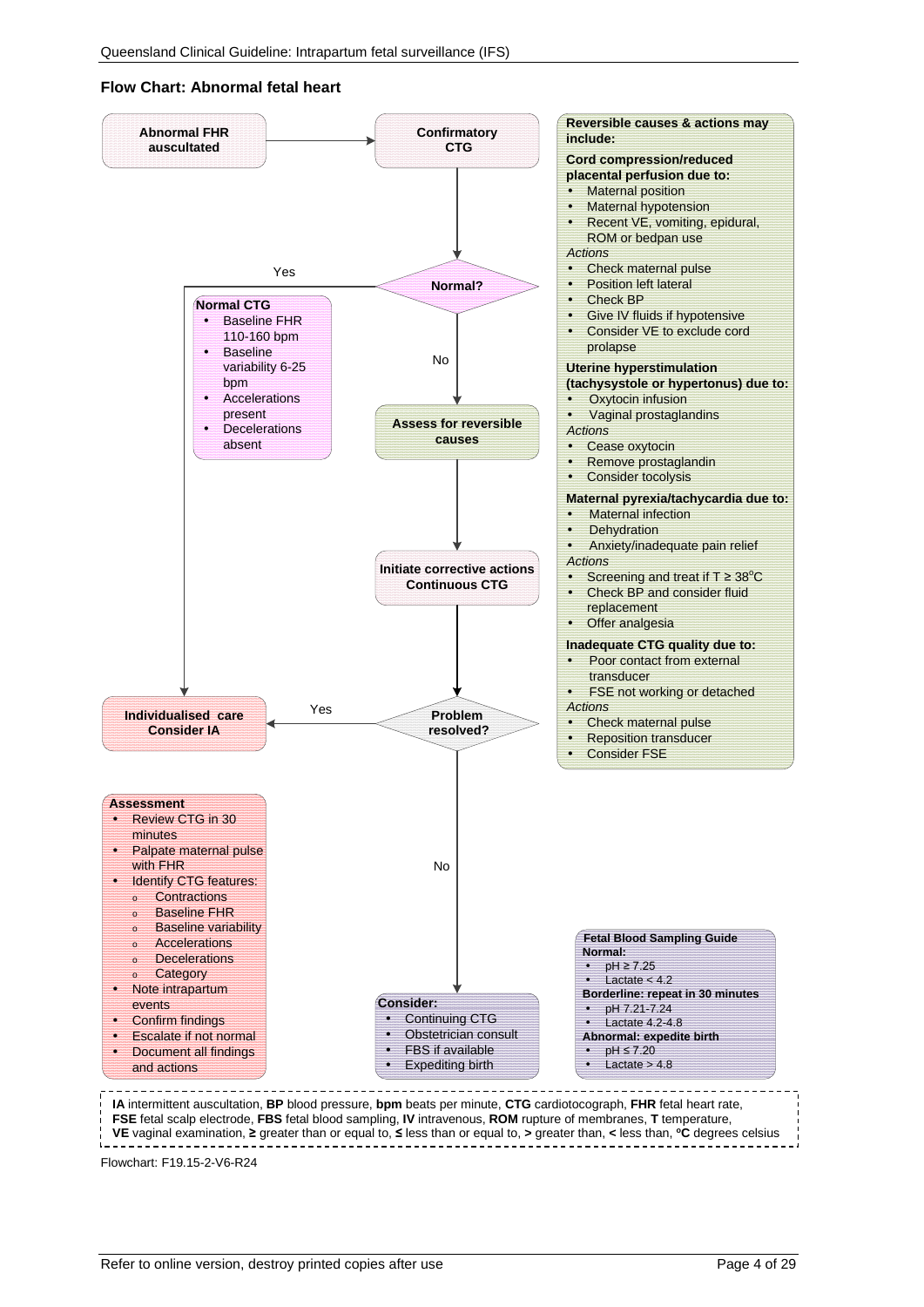#### **Table of Contents**

| 1.1            |       |  |  |
|----------------|-------|--|--|
| 1.2            |       |  |  |
| 1.3            |       |  |  |
| $\overline{2}$ |       |  |  |
| 2.1            |       |  |  |
| 3              |       |  |  |
| 3.1            |       |  |  |
| 3.2            |       |  |  |
| 3.3            |       |  |  |
| 3.4            |       |  |  |
| 3.5            |       |  |  |
| 3.5.1          |       |  |  |
| 4              |       |  |  |
| 4.1            |       |  |  |
| 4.2            |       |  |  |
| 4.3            |       |  |  |
| 4.4            |       |  |  |
| 5              |       |  |  |
| 5.1            |       |  |  |
|                | 5.1.1 |  |  |
| 6              |       |  |  |
| 6.1            |       |  |  |
| 6.1.1          |       |  |  |
| $\overline{7}$ |       |  |  |
|                |       |  |  |
|                |       |  |  |
|                |       |  |  |
|                |       |  |  |

#### **List of Tables**

| Table 6. Management of abnormal fetal heart rate by intermittent auscultation  12 |  |
|-----------------------------------------------------------------------------------|--|
|                                                                                   |  |
|                                                                                   |  |
|                                                                                   |  |
|                                                                                   |  |
|                                                                                   |  |
|                                                                                   |  |
|                                                                                   |  |
|                                                                                   |  |
|                                                                                   |  |
|                                                                                   |  |
|                                                                                   |  |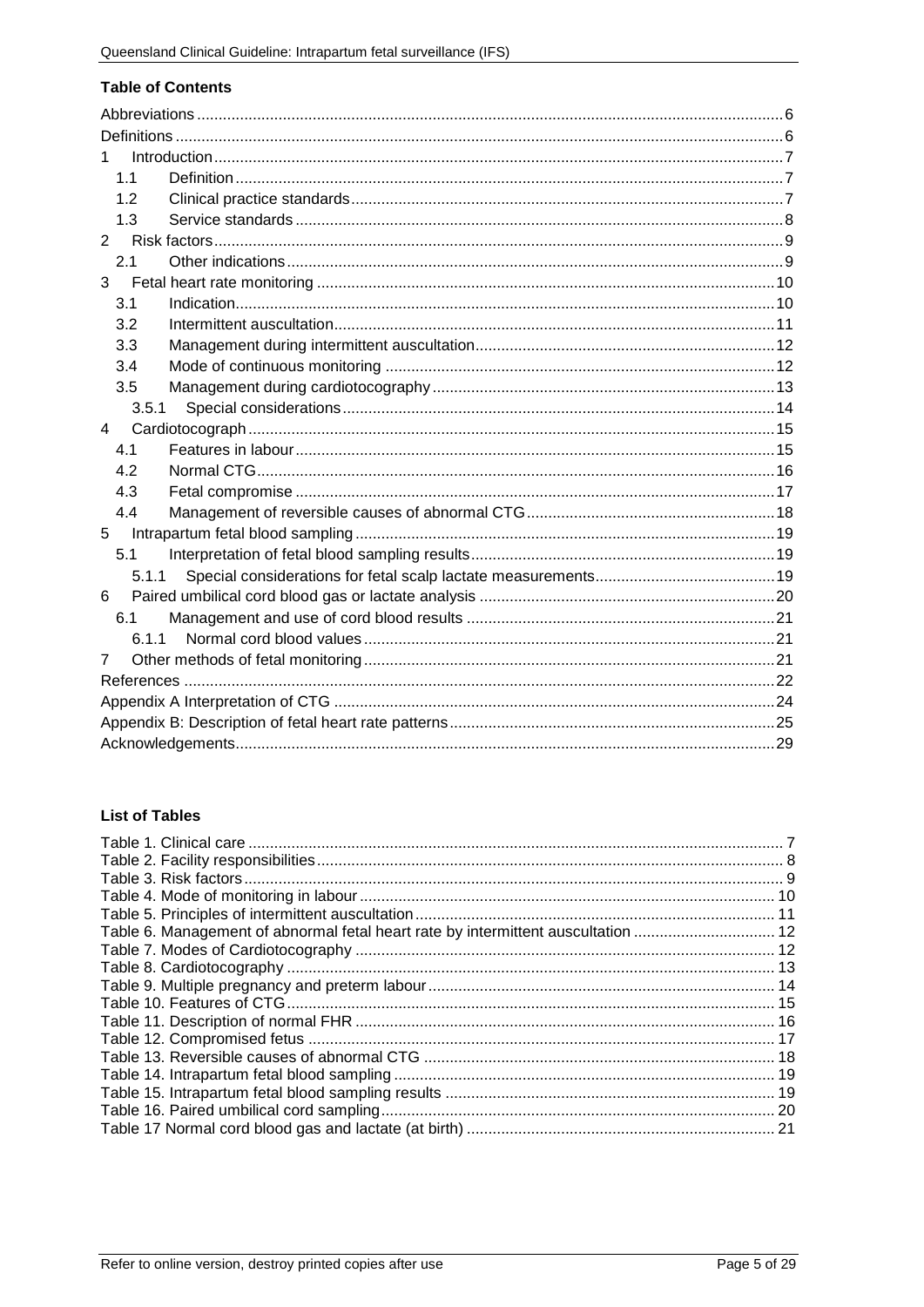#### <span id="page-5-0"></span>**Abbreviations**

| BMI            | Body mass index                                                              |
|----------------|------------------------------------------------------------------------------|
| bpm            | Beats per minute                                                             |
| <b>CEFM</b>    | Continuous electronic fetal monitoring                                       |
| <b>CS</b>      | Caesarean section                                                            |
| <b>CTG</b>     | Cardiotocograph                                                              |
| <b>FBS</b>     | Fetal blood sample/sampling                                                  |
| <b>FGR</b>     | Fetal growth restriction                                                     |
| <b>FHR</b>     | Fetal heart rate                                                             |
| <b>FSE</b>     | Fetal scalp electrode                                                        |
| <b>GTN</b>     | Glyceryl trinitrate                                                          |
| Hb             | Haemoglobin                                                                  |
| IA             | Intermittent auscultation                                                    |
| <b>IFS</b>     | Intrapartum fetal surveillance                                               |
| IV             | Intravenous                                                                  |
| MoM            | Multiples of Median                                                          |
| PaPP-A         | Pregnancy associated plasma protein-A                                        |
| <b>RANZCOG</b> | Royal Australian and New Zealand College of Obstetricians and Gynaecologists |
| <b>UA</b>      | Umbilical artery                                                             |
| <b>US</b>      | Ultrasound                                                                   |
| <b>USS</b>     | Ultrasound scan                                                              |
| UV             | Umbilical vein                                                               |
| VE             | Vaginal examination                                                          |

## <span id="page-5-1"></span>**Definitions**

| Early labour<br>(latent first)<br>stage) | Irregular painful contractions which may be associated with a show, intact<br>membranes or some cervical changes (not full effacement), and or less than 4-<br>6 cm dilatation. <sup>1,2</sup> |
|------------------------------------------|------------------------------------------------------------------------------------------------------------------------------------------------------------------------------------------------|
| Established                              |                                                                                                                                                                                                |
| labour                                   | Regular painful contractions (which may be associated with a show, ruptured                                                                                                                    |
| (active first                            | membranes or cervical changes (full effacement, 4–6 cm or more dilatation). <sup>1,2</sup>                                                                                                     |
| stage)                                   |                                                                                                                                                                                                |
| <b>Hypertonus</b>                        | Contractions longer than two minutes or contractions within 60 seconds of each                                                                                                                 |
| (uterine)                                | other, without fetal heart rate abnormalities. <sup>2</sup>                                                                                                                                    |
| Uterine                                  | More than five active labour contractions in 10 minutes without fetal heart rate                                                                                                               |
| tachysystole                             | abnormalities. <sup>2</sup>                                                                                                                                                                    |
| Uterine                                  |                                                                                                                                                                                                |
| hyperstimulation                         | Tachysystole or uterine hypertonus with fetal heart rate abnormalities. <sup>2</sup>                                                                                                           |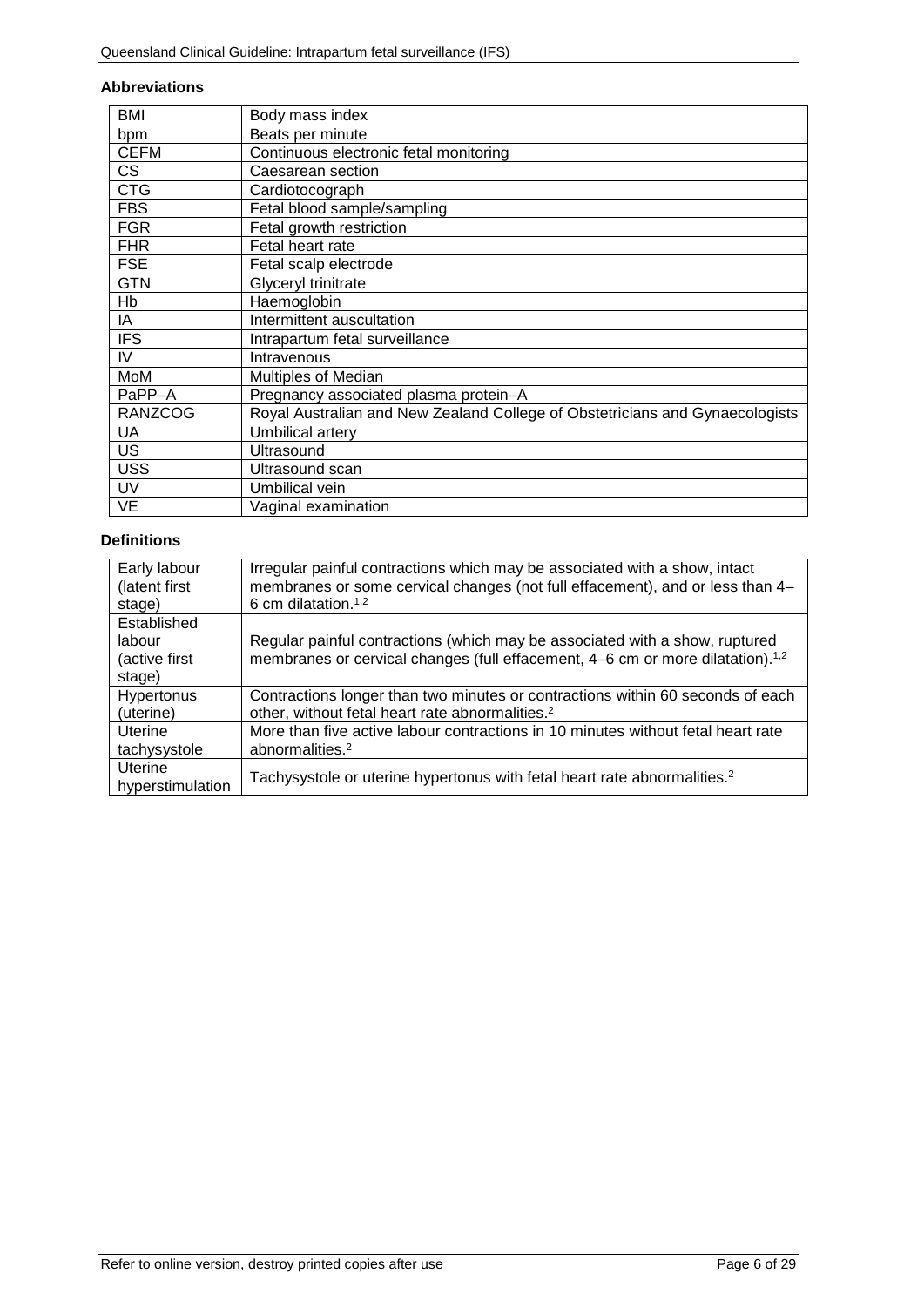# <span id="page-6-0"></span>**1 Introduction**

The principal aim of intrapartum fetal surveillance is to prevent adverse perinatal outcomes arising from fetal metabolic acidosis related to labour.2 As the fetal brain modulates the fetal heart rate (FHR) through an interplay of sympathetic and parasympathetic forces, fetal heart rate monitoring can be used as an indicator of whether or not a fetus is well oxygenated.<sup>3</sup>

In the absence of risk factors FHR surveillance by continuous electronic fetal monitoring (CEFM) does not provide proven benefit and may increase the intervention rate in a normal spontaneous labour lasting less than 12 hours in the active phase.<sup>2,4,5</sup> This guideline is congruent with and builds on the Intrapartum Fetal Surveillance Clinical Guideline published by the Royal Australian and New Zealand College of Obstetricians and Gynaecologists (RANZCOG).2

## <span id="page-6-1"></span>**1.1 Definition**

The primary purpose of fetal surveillance is to attempt to prevent adverse fetal outcomes. <sup>2</sup> Fetal surveillance includes intermittent auscultation (IA) of fetal heart rate, cardiotocography (CTG) which measures fetal heart rate and uterine contractions and fetal blood sampling (FBS) for indications of metabolic acidosis (pH and or lactate).

## <span id="page-6-2"></span>**1.2 Clinical practice standards**

<span id="page-6-3"></span>Refer to Queensland Clinical Guideline: *Standard care* for routine aspects of clinical care. 6

Table 1. Clinical care

| <b>Aspect</b>         | Comment/consideration/recommendation/good practice point                                                                                                                                                                                                                                                                                                                                                                                                                                                                                                                                                      |  |  |
|-----------------------|---------------------------------------------------------------------------------------------------------------------------------------------------------------------------------------------------------------------------------------------------------------------------------------------------------------------------------------------------------------------------------------------------------------------------------------------------------------------------------------------------------------------------------------------------------------------------------------------------------------|--|--|
|                       | Offer women information about intrapartum fetal surveillance (IFS) during<br>the antenatal period <sup>2</sup>                                                                                                                                                                                                                                                                                                                                                                                                                                                                                                |  |  |
| <b>Antenatal care</b> | Discuss the advantages and disadvantages of IFS as they pertain to the<br>٠<br>individual woman <sup>2</sup>                                                                                                                                                                                                                                                                                                                                                                                                                                                                                                  |  |  |
|                       | Encourage the woman to make decisions about the mode of FHR<br>monitoring with her health care provider <sup>2</sup>                                                                                                                                                                                                                                                                                                                                                                                                                                                                                          |  |  |
|                       | The wellbeing and wishes of the woman are respected with regard to<br>×,<br>monitoring <sup>7</sup><br>All women in active labour including when continuous electronic fetal<br>×,<br>monitoring (CEFM) is used receive one-to-one midwifery care <sup>2,8,9</sup><br>Assess the maternal pulse with a contraction and simultaneously with<br>FHR by IA or CEFM in order to differentiate between maternal and fetal<br>heart rates <sup>10</sup><br>If there is suspected fetal bradycardia or any other FHR anomaly in the<br>second stage of labour, palpate the maternal pulse to differentiate           |  |  |
| Intrapartum care      | between the two heart rates <sup>10</sup><br>If fetal death is suspected despite the presence of an apparently<br>recordable FHR, then fetal viability is confirmed with real-time ultrasound<br>scan (USS) with colour flow doppler assessment where available<br>o During CEFM: Review, interpret and escalate findings and document<br>plan of action as per clinical circumstances including stage of labour<br>[refer to Appendix A Interpretation of CTG]<br>Short infrequent interruptions are acceptable for personal care if the<br>$\blacksquare$                                                   |  |  |
|                       | preceding monitoring is normal and there have not been any interventions<br>that can be expected to alter the fetal heart (e.g. amniotomy, epidural<br>insertion or top-up) <sup>10</sup><br>Minimise disturbances to the woman (e.g. keep monitor volume low and<br>$\blacksquare$<br>do not restrict mobility and position or the use of water for pain relief <sup>10</sup> )<br>Continue FHR monitoring by IA during unavoidable interruptions (including<br>$\blacksquare$<br>transfer to operating room) when there is potential fetal vulnerability and<br>recommence CEFM when feasible <sup>10</sup> |  |  |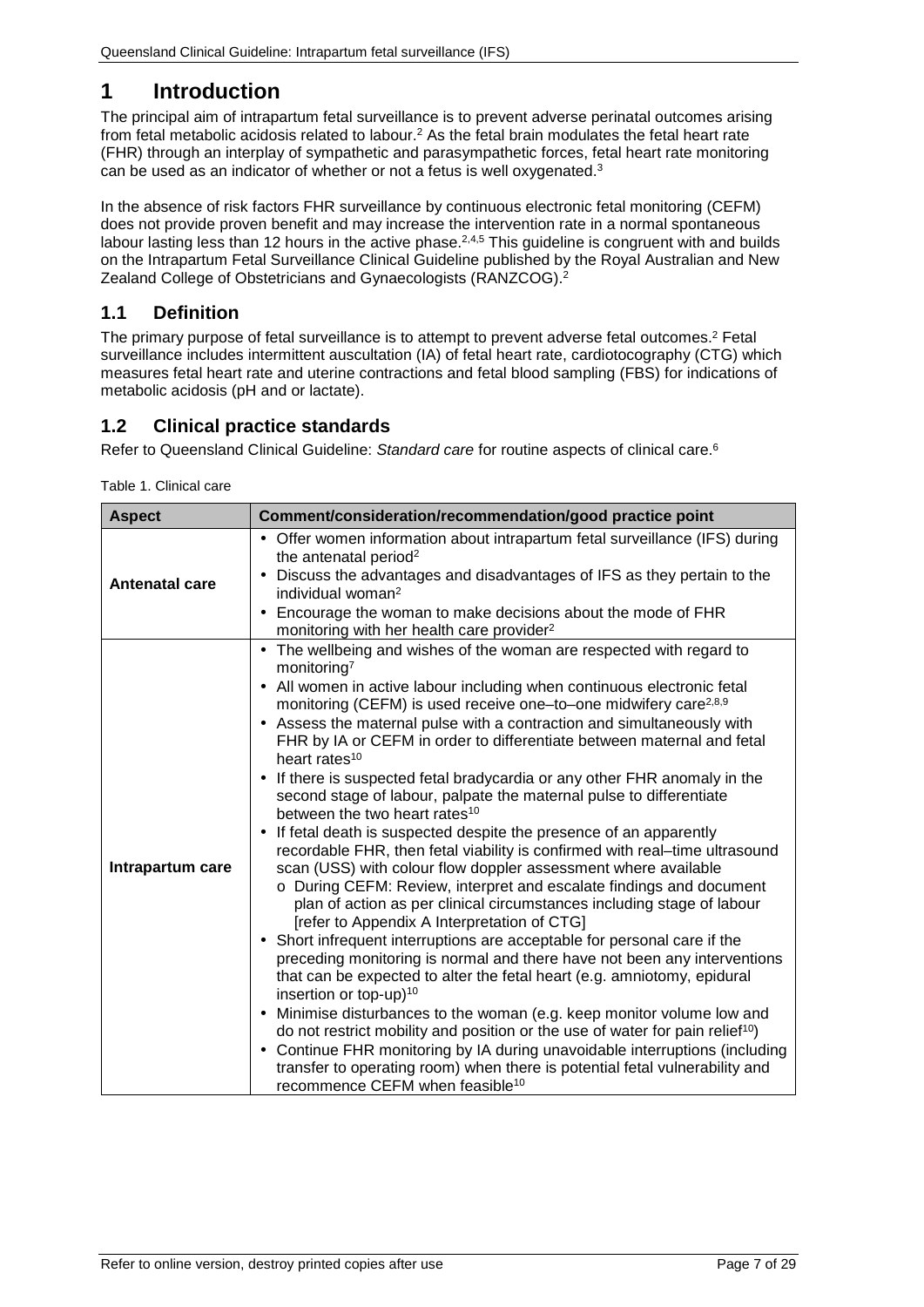## <span id="page-7-0"></span>**1.3 Service standards**

<span id="page-7-1"></span>

|  |  | Table 2. Facility responsibilities |
|--|--|------------------------------------|
|--|--|------------------------------------|

| <b>Aspect</b>                                                                                                                                                                                                                                                                                                                                                                                                                          | <b>Good practice point</b>                                                                                                                                                                                                                                                                                                                                                                                                                                                                                                                                                                                                             |  |  |
|----------------------------------------------------------------------------------------------------------------------------------------------------------------------------------------------------------------------------------------------------------------------------------------------------------------------------------------------------------------------------------------------------------------------------------------|----------------------------------------------------------------------------------------------------------------------------------------------------------------------------------------------------------------------------------------------------------------------------------------------------------------------------------------------------------------------------------------------------------------------------------------------------------------------------------------------------------------------------------------------------------------------------------------------------------------------------------------|--|--|
| Incorporate recognised intrapartum fetal surveillance training programs <sup>2</sup><br>$\overline{\phantom{m}}$<br>so that clinicians:<br><b>Clinician</b><br>o Have an understanding of the relevant maternal and fetal<br>education<br>pathophysiology and the available fetal surveillance options <sup>2</sup><br>o Are able to demonstrate competence in the interpretation of fetal<br>surveillance options <sup>2,8,9,11</sup> |                                                                                                                                                                                                                                                                                                                                                                                                                                                                                                                                                                                                                                        |  |  |
| <b>Systems</b>                                                                                                                                                                                                                                                                                                                                                                                                                         | Implement communication pathways for the escalation of concerns<br>٠<br>regarding fetal wellbeing<br>Ensure CTG interpretation is included in bedside handovers <sup>12</sup><br>$\blacksquare$<br>o Refer to Table 8. Cardiotocography<br>Use tools (e.g. stamps or stickers) to assist with CTG interpretation and<br>٠<br>prompt escalation of abnormal traces <sup>12</sup><br>Refer to Appendix A Interpretation of CTG<br>$\blacksquare$<br>o Using a traffic light system can assist effective interpretation of a CTG <sup>13</sup><br>Undertake regular audit and action plans to respond to poor audit results <sup>12</sup> |  |  |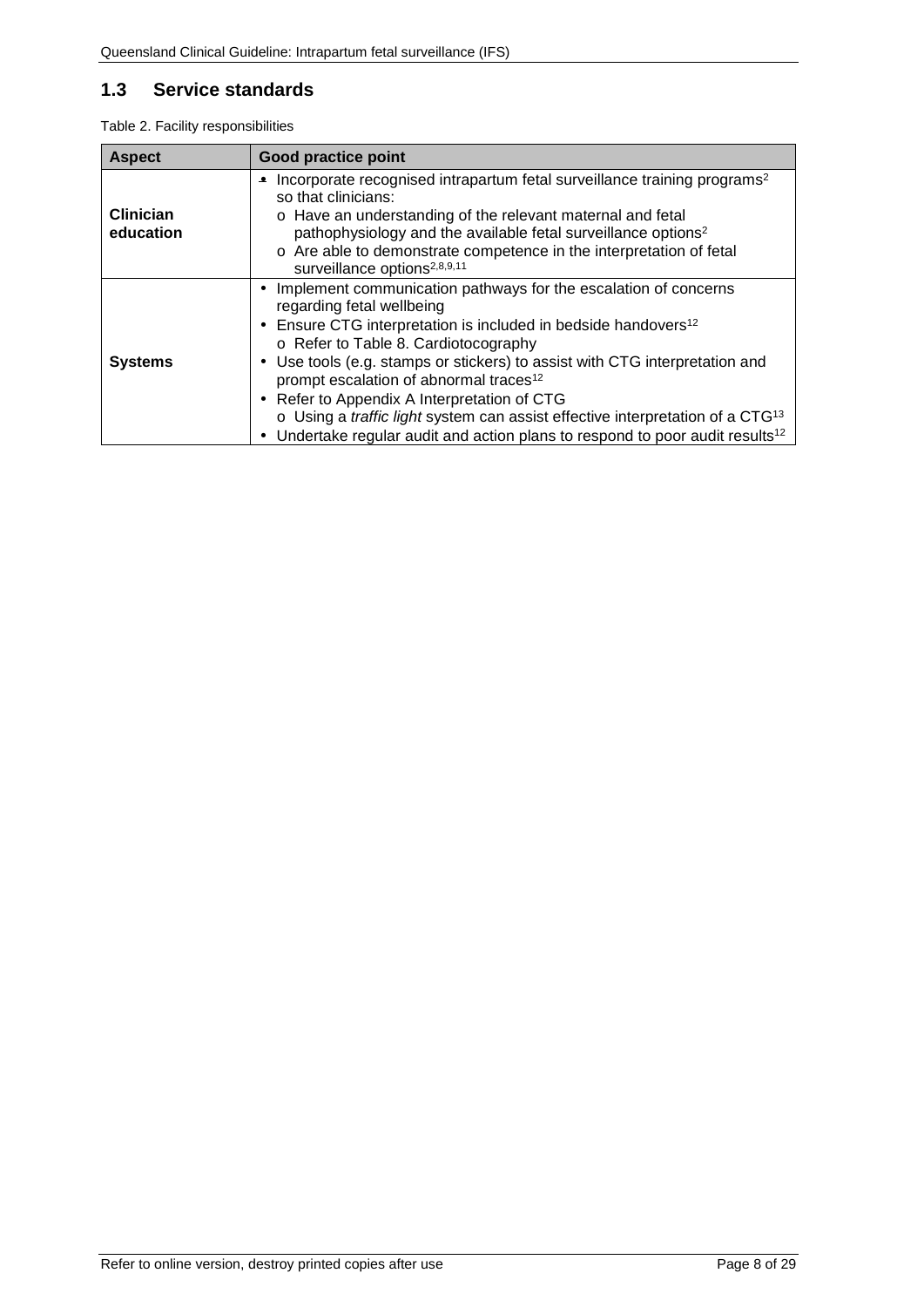# <span id="page-8-0"></span>**2 Risk factors**

<span id="page-8-2"></span>Risk factors that increase the risk of fetal compromise require intrapartum CTG.

|  | Table 3. Risk factors |
|--|-----------------------|
|  |                       |

| <b>Period</b>            | <b>Conditions</b>                                                                                                                                                                                                                                                                                                                                                                                                                                                                                                                                                                                                                                                                                                                                                                                                                                                                                                                                                                                                                                                                                                                                                                                                                                                                                                                                                                                                                                                                                                                 |  |  |
|--------------------------|-----------------------------------------------------------------------------------------------------------------------------------------------------------------------------------------------------------------------------------------------------------------------------------------------------------------------------------------------------------------------------------------------------------------------------------------------------------------------------------------------------------------------------------------------------------------------------------------------------------------------------------------------------------------------------------------------------------------------------------------------------------------------------------------------------------------------------------------------------------------------------------------------------------------------------------------------------------------------------------------------------------------------------------------------------------------------------------------------------------------------------------------------------------------------------------------------------------------------------------------------------------------------------------------------------------------------------------------------------------------------------------------------------------------------------------------------------------------------------------------------------------------------------------|--|--|
| Antenatal <sup>2</sup>   | Abnormal antenatal CTG<br>Abnormal doppler ultrasound (US) umbilical artery velocimetry<br>Suspected or confirmed fetal growth restriction (FGR)<br>$\blacksquare$<br>Oligohydramnios or polyhydramnios<br>Prolonged pregnancy greater than or equal to 42 weeks<br>Multiple pregnancy<br><b>Breech presentation</b><br>$\blacksquare$<br>Antepartum haemorrhage<br>$\blacksquare$<br>Pre-labour rupture of membranes (PROM)—greater than or equal to 24<br>hours<br>Known fetal abnormality which requires monitoring<br>Uterine scar (e.g. previous caesarean section (CS))<br>$\blacksquare$<br>Essential hypertension or preeclampsia<br>$\blacksquare$<br>Diabetes where medication (insulin or metformin) is indicated; or poorly<br>controlled; or with fetal macrosomia)<br>Current or previous obstetric or medical conditions which may pose a risk<br>of fetal compromise (e.g. cholestasis, isoimmunisation, substance abuse)<br>Fetal movements reduced within the week preceding labour<br>$\blacksquare$<br>Morbid obesity-body mass index (BMI) greater than or equal to 40 kg/m <sup>2</sup><br>$\bullet$<br>Maternal age greater than or equal to 42 years<br>Abnormalities of maternal serum screening (i.e. low Pregnancy associated<br>$\blacksquare$<br>Plasma Protein-A (PaPP-A) less than 0.4 MoM) associated with an<br>increased risk of poor perinatal outcomes (e.g. stillbirth, infant death,<br>FGR, preterm birth and preeclampsia in a chromosomally normal fetus <sup>14</sup><br>· Vasa praevia |  |  |
| Intrapartum <sup>2</sup> | Induction of labour with prostaglandin<br>$\epsilon$<br>Abnormal auscultation or CTG<br>$\blacksquare$<br>Oxytocin induction/augmentation<br>Regional analgesia (epidural or spinal) and paracervical block<br>Abnormal vaginal bleeding in labour<br>Maternal pyrexia (greater than or equal to 38 $^{\circ}$ C)<br>$\blacksquare$<br>Meconium or blood stained liquor<br>Absent liquor following amniotomy<br>Prolonged first or second stage of labour<br>o Refer to Queensland Clinical Guideline: Normal birth <sup>1</sup><br>Preterm labour greater than 28+0 weeks and less than 37+0 weeks <sup>15</sup><br>$\blacksquare$<br>o Less than 24 weeks not recommended<br>o 24-28 weeks clinical utility uncertain<br>Uterine hyperstimulation<br>Tachysystole<br>$\blacksquare$                                                                                                                                                                                                                                                                                                                                                                                                                                                                                                                                                                                                                                                                                                                                             |  |  |

## <span id="page-8-1"></span>**2.1 Other indications**

Where two or more of the following antenatal or intrapartum indications are present in labour, CEFM is recommended<sup>2</sup> because of the synergistic effect on the woman:

- 41 to 41+6 weeks gestation
- Gestational hypertension
- Gestational diabetes mellitus (GDM) without complicating factors
- Obesity (BMI 30–40 kg/m2)
- Maternal age greater than or equal to 40 and less than 42 years
- Maternal pyrexia (temperature  $37.8$  °C or  $37.9$  °C)  $\mathcal{L}^{\mathcal{L}}$
- Prior to epidural block to establish baseline features<sup>2</sup>  $\mathbb{Z}^{\mathbb{Z}}$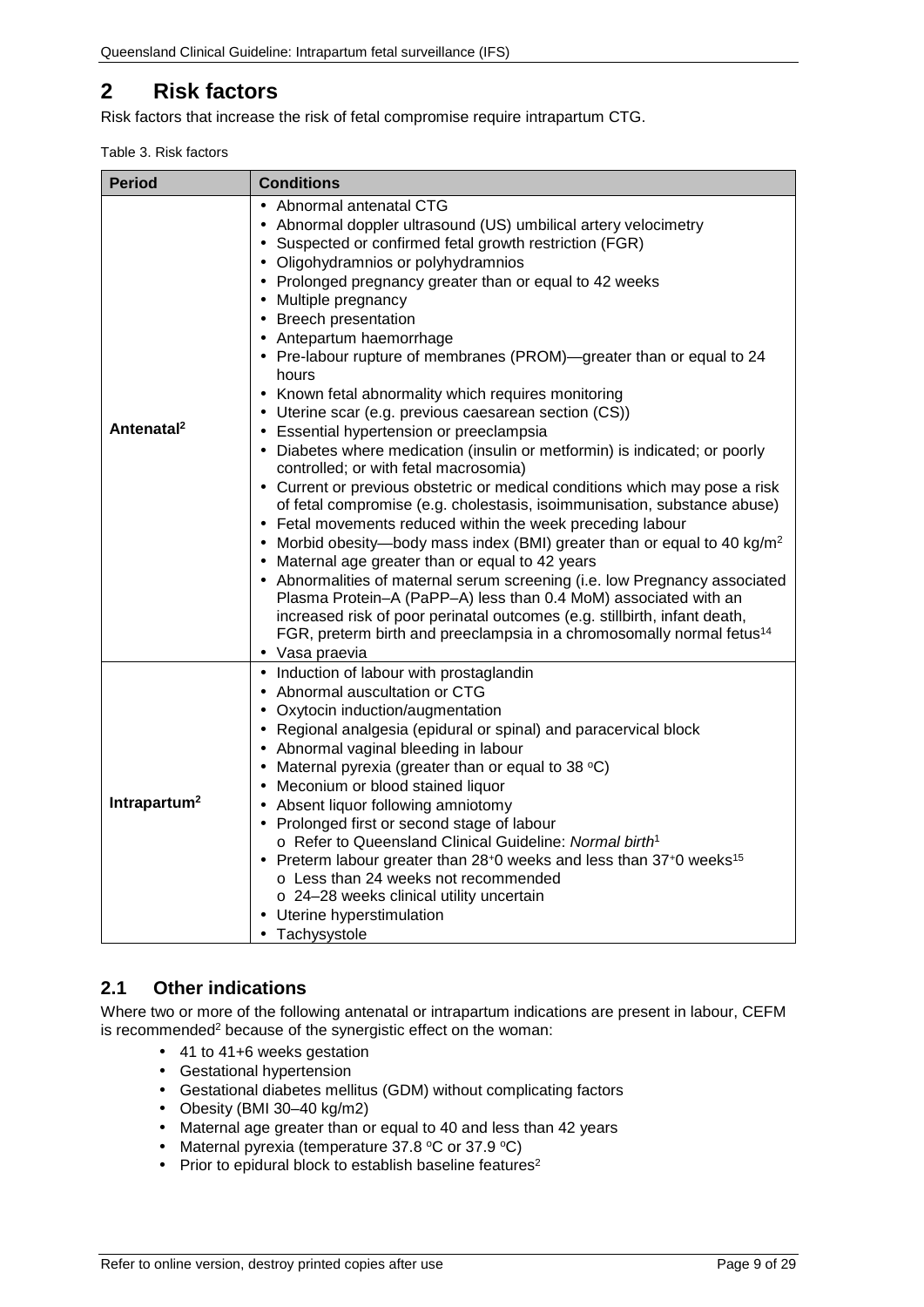# <span id="page-9-0"></span>**3 Fetal heart rate monitoring**

## <span id="page-9-1"></span>**3.1 Indication**

- Recommend to all women in labour that FHR monitoring occurs whether by CEFM or IA. J. The technique used must accurately measure the FHR in the individual woman<sup>2</sup>
- Routine admission CTG<sup>16,17</sup>:  $\blacksquare$ 
	- o Insufficient evidence to support the routine use for low risk women
	- o Decided according to individual circumstances
	- o May increase the CS rate
	- o May identify a small number of previously unidentified at risk fetuses where CTG monitoring would not normally be indicated2

### **3.2 Mode of fetal heart rate monitoring**

<span id="page-9-2"></span>Table 4. Mode of monitoring in labour

| <b>Aspect</b> |                                                     | <b>Consideration</b>                                                                                                                                                                                                                                                                                                                                                                                                                                                                                                                |
|---------------|-----------------------------------------------------|-------------------------------------------------------------------------------------------------------------------------------------------------------------------------------------------------------------------------------------------------------------------------------------------------------------------------------------------------------------------------------------------------------------------------------------------------------------------------------------------------------------------------------------|
| Intermittent  | <b>Auscultation</b>                                 | Use in women who, at the onset of labour are<br>identified as having a low risk of developing<br>fetal compromise <sup>2</sup>                                                                                                                                                                                                                                                                                                                                                                                                      |
|               | <b>CTG</b>                                          | May be used for women who have a low risk<br>of developing fetal compromise where IA is<br>difficult <sup>2</sup>                                                                                                                                                                                                                                                                                                                                                                                                                   |
| Continuous    | <b>External CTG</b>                                 | Recommended for women where either risk<br>factors or fetal compromise have been:<br>o Identified antenatally<br>o Detected at the onset of labour<br>o Develop during labour <sup>2</sup><br>Uses external Doppler US to monitor FHR and<br>pressure transducers strapped to the<br>abdomen to monitor uterine contractions <sup>18</sup><br>Requires physical attachment to CTG<br>machine if telemetry not available<br>Associated with high false positive results and<br>inconsistent FHR tracing interpretations <sup>5</sup> |
|               | <b>Internal CTG-</b><br>fetal scalp electrode (FSE) | Recommended when:<br>o Concerns with baseline variability<br>o Difficulty:<br><b>§</b> Auscultating the fetal heart<br>Obtaining an adequate fetal heart rate<br>tracing at any time in labour <sup>2</sup><br>May be used on presenting twin if<br>Ş<br>cephalic and membranes ruptured                                                                                                                                                                                                                                            |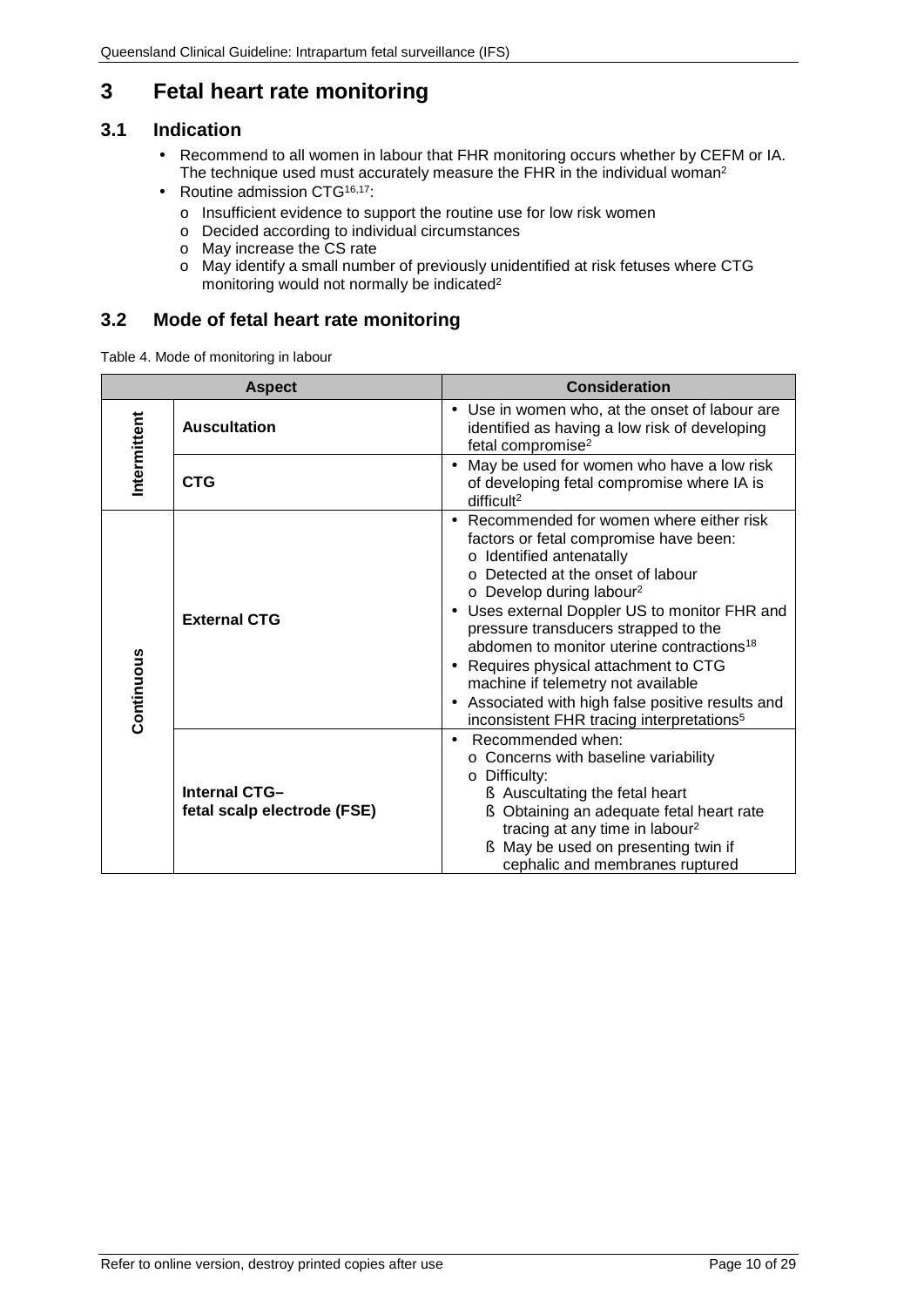## <span id="page-10-0"></span>**3.3 Intermittent auscultation**

| <b>Aspect</b>                                    | <b>Good practice point</b>                                                                                                                                                                                                                                                                                                                                                                                                                                                                                                                                                                                                                                                                                                                                                                                                                                                                                                                                                                                                                                                                                                                                                           |  |
|--------------------------------------------------|--------------------------------------------------------------------------------------------------------------------------------------------------------------------------------------------------------------------------------------------------------------------------------------------------------------------------------------------------------------------------------------------------------------------------------------------------------------------------------------------------------------------------------------------------------------------------------------------------------------------------------------------------------------------------------------------------------------------------------------------------------------------------------------------------------------------------------------------------------------------------------------------------------------------------------------------------------------------------------------------------------------------------------------------------------------------------------------------------------------------------------------------------------------------------------------|--|
| <b>Indication</b>                                | Use in healthy women at low risk of complications                                                                                                                                                                                                                                                                                                                                                                                                                                                                                                                                                                                                                                                                                                                                                                                                                                                                                                                                                                                                                                                                                                                                    |  |
| <b>Context</b>                                   | Doppler may be more reliable than a Pinard stethoscope <sup>10,19</sup><br>$\circ$ Confirm fetal movement with mother <sup>20</sup>                                                                                                                                                                                                                                                                                                                                                                                                                                                                                                                                                                                                                                                                                                                                                                                                                                                                                                                                                                                                                                                  |  |
| <b>Method</b>                                    | Use either:<br>$\blacksquare$<br>$\circ$ Doppler ultrasound (with speaker mode turned on) <sup>2,12</sup><br>o Pinard stethoscope (fetoscope) <sup>20</sup>                                                                                                                                                                                                                                                                                                                                                                                                                                                                                                                                                                                                                                                                                                                                                                                                                                                                                                                                                                                                                          |  |
| <b>Auscultate and</b><br>record fetal heart      | Evidence for frequency and duration of auscultation from randomised and<br>$\blacksquare$<br>non-randomised clinical trials not available<br>Consensus suggests:<br>$\blacksquare$<br>o Towards the end of a contraction and continue for least 30–60 seconds<br>after the contraction has finished <sup>2</sup><br>o Every 15-30 minutes in the active phase of the first stage of labour<br>[refer to Queensland Clinical Guideline: Normal Birth] <sup>2,21</sup><br>o Towards the end of and after each contraction or at least every 5<br>minutes in the active second stage of labour <sup>2</sup><br>o If a fetal heart rate abnormality is suspected palpate the maternal pulse<br>simultaneously to differentiate between the two <sup>22</sup>                                                                                                                                                                                                                                                                                                                                                                                                                             |  |
| <b>Good practice</b><br>points                   | Differentiate between maternal pulse and FHR by <sup>22</sup><br>$\blacksquare$<br>o Palpating maternal pulse simultaneously each time with FHR<br>auscultation in labour during a contraction <sup>8</sup><br>Document findings including when accelerations and decelerations<br>$\circ$<br>are heard                                                                                                                                                                                                                                                                                                                                                                                                                                                                                                                                                                                                                                                                                                                                                                                                                                                                              |  |
| <b>Transition to</b><br>continuous<br>monitoring | Need for labour augmentation with oxytocin<br>$\blacksquare$<br>Development of intrapartum complications including <sup>2,17</sup> :<br>$\blacksquare$<br>o Meconium stained liquor<br>o Abnormal bleeding during labour<br>o Signs of infection:<br>S Maternal pyrexia (greater than or equal to 38 °C on one occasion or<br>37.8°C or 37.9°C in the presence of other risk factors) <sup>2</sup> and/or<br>S Maternal tachycardia-pulse greater than 120 bpm<br>o Hypertension: <sup>8</sup><br>Systolic greater than or equal to 160 mmHg or diastolic greater than<br>or equal to 110 mmHg between contractions or<br>Systolic greater than or equal to 140 mmHg or diastolic greater than<br>or equal to 90 mmHg on two consecutives readings taken 30 minutes<br>apart between contractions<br>o Hypertonus or tachysystole <sup>8</sup><br>o Confirmed delay in first or second stage of labour <sup>8</sup><br>o Refer to 2.1 Other indications<br>Abnormal FHR detected by IA including:<br>o Baseline less than 110 bpm<br>o Baseline greater than160 bpm<br>o Any decelerations after a contraction<br>Refer also to Appendix B: Description of fetal heart rate patterns |  |

<span id="page-10-1"></span>Table 5. Principles of intermittent auscultation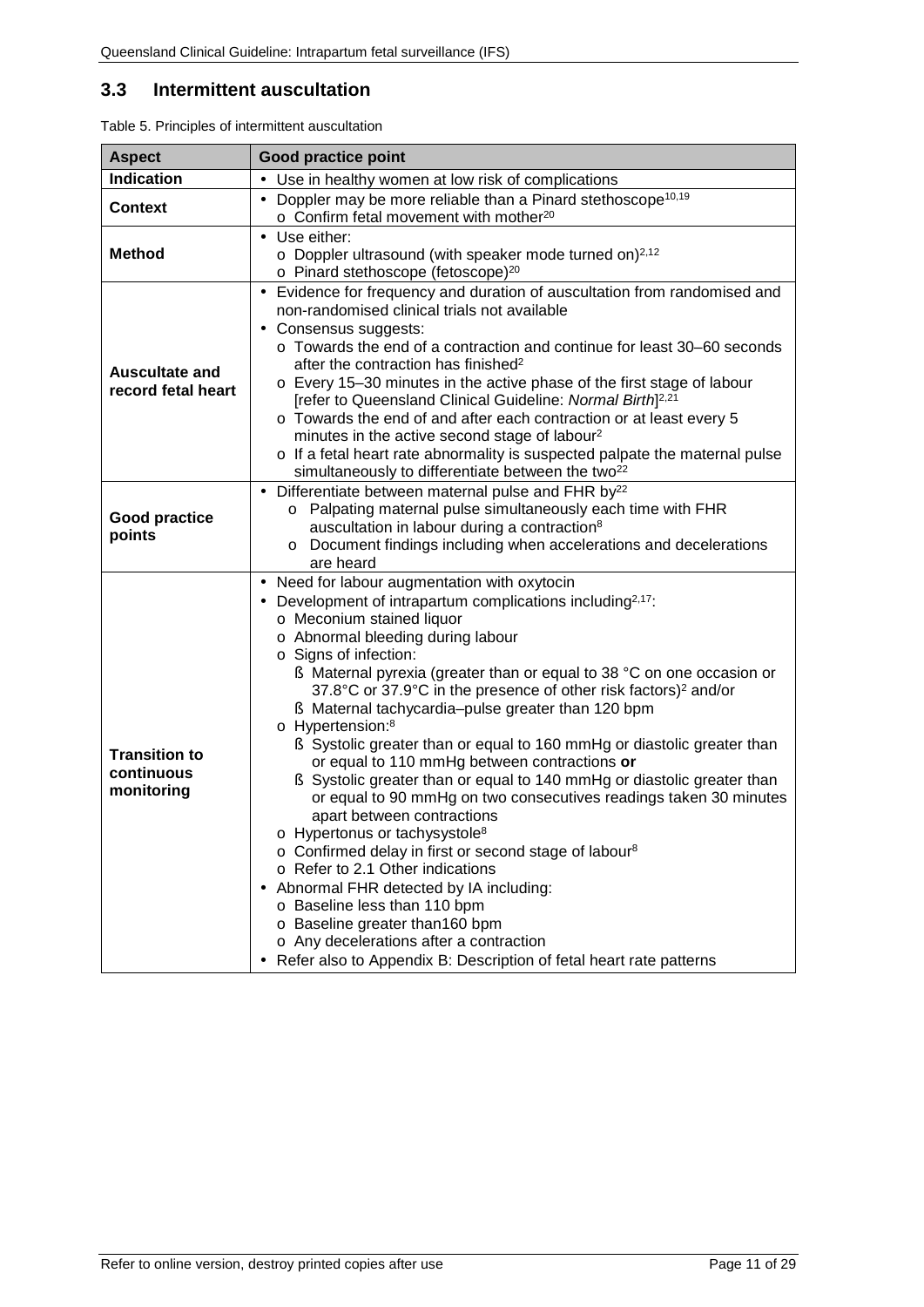## <span id="page-11-0"></span>**3.4 Management during intermittent auscultation**

| <b>Aspect</b>                              | <b>Recommendations</b>                                                                                                                                                                                                                                                                           |  |
|--------------------------------------------|--------------------------------------------------------------------------------------------------------------------------------------------------------------------------------------------------------------------------------------------------------------------------------------------------|--|
| Good practice<br>points                    | Re-assess FHR after implementing recommendations<br>$\blacksquare$<br>Confirm FHR by CTG<br>$\blacksquare$<br>If no abnormal features on CTG after 20 minutes consider return to IA<br>$\blacksquare$                                                                                            |  |
| Tachycardia <sup>8</sup>                   | Reposition to increase utero-placental perfusion or alleviate cord<br>٠<br>compression<br>Exclude fever, dehydration, drug effect or prematurity<br>$\blacksquare$<br>Correct hypovolaemia<br>$\blacksquare$                                                                                     |  |
| <b>Bradycardia</b> <sup>8</sup>            | Reposition woman to increase utero-placental perfusion or alleviate cord<br>٠<br>compression<br>Perform vaginal examination (VE) to:<br>$\blacksquare$<br>o Assess for cord prolapse/relieve cord compression<br>o Assess stage and progress of labour<br>Correct hypovolaemia<br>$\blacksquare$ |  |
| Decelerations <sup>8</sup>                 | Reposition<br>٠<br>Assess for passage of meconium if membranes ruptured<br>٠<br>Correct hypotension<br>$\blacksquare$                                                                                                                                                                            |  |
| <b>Additional</b><br>measures <sup>8</sup> | Consider:<br>$\blacksquare$<br><b>Transition to CEFM</b><br>$\circ$ Expediting birth <sup>8</sup>                                                                                                                                                                                                |  |

<span id="page-11-2"></span>Table 6. Management of abnormal fetal heart rate by intermittent auscultation

# <span id="page-11-1"></span>**3.5 Mode of continuous monitoring**

<span id="page-11-3"></span>Table 7. Modes of Cardiotocography

| <b>Aspect</b>                                           | <b>Recommendations</b>                                                                                                                                                                                                                                                                                                                                                                                                                                                                                                                                                                          |  |
|---------------------------------------------------------|-------------------------------------------------------------------------------------------------------------------------------------------------------------------------------------------------------------------------------------------------------------------------------------------------------------------------------------------------------------------------------------------------------------------------------------------------------------------------------------------------------------------------------------------------------------------------------------------------|--|
| <b>External</b>                                         | Uses external doppler US to monitor fetal heart rate and pressure<br>$\blacksquare$<br>transducers strapped to the abdomen to monitor uterine contractions <sup>18</sup><br>Requires physical attachment to CTG machine<br>٠<br>Associated with high false positive results and inconsistent FHR tracing<br>interpretations <sup>5</sup>                                                                                                                                                                                                                                                        |  |
| <b>Telemetry</b>                                        | When available $23$ :<br>o Improves mobility<br>o Aides analgesic positioning<br>o May be used in water<br>May have increased artefact (e.g. maternal pulse/FHR confusion)<br>٠                                                                                                                                                                                                                                                                                                                                                                                                                 |  |
| <b>Internal</b><br>fetal<br>scalp<br>electrode<br>(FSE) | May be used when external monitoring is unable to be used or when the<br>$\blacksquare$<br>signal quality is poor<br>Requires rupture of membranes, cervical dilation 2–3 cm and cephalic<br>٠<br>presentation<br>Requires relative certainty of fetal head position to avoid placement in<br>$\blacksquare$<br>fontanelles, eyes, sutures or other structures <sup>24</sup><br>Contraindications-same as for FBS [refer to Table 14. Intrapartum fetal<br>$\blacksquare$<br>blood sampling]<br>Risks-same as for FBS [refer to Table 14. Intrapartum fetal blood<br>$\blacksquare$<br>sampling |  |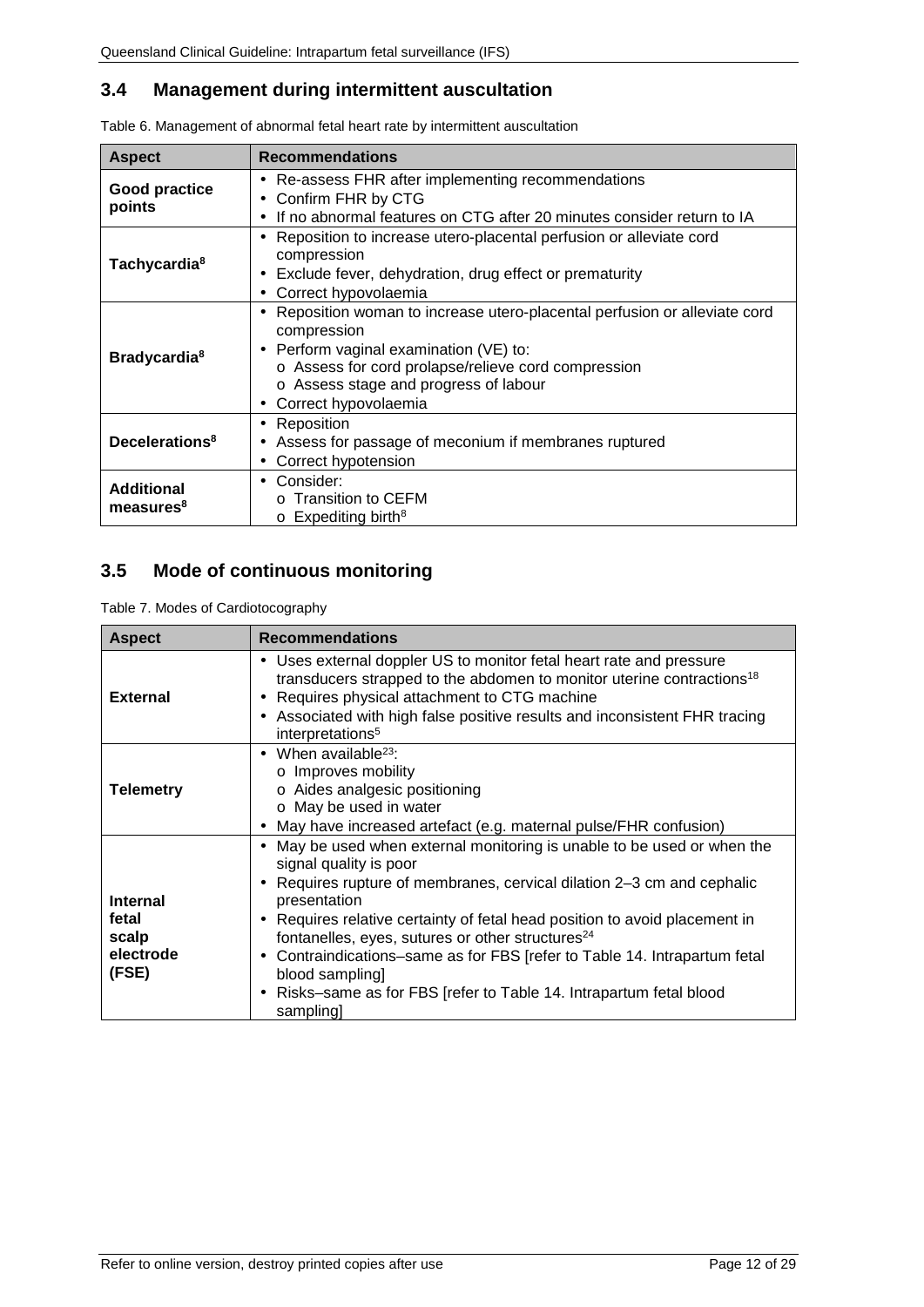# <span id="page-12-0"></span>**3.6 Management during cardiotocography**

#### <span id="page-12-1"></span>Table 8. Cardiotocography

| <b>Aspect</b>                                                                                     | <b>Good practice points</b>                                                                                                                                                                                                                                                                                                                                                                                                                                                                                                                                                                          |  |
|---------------------------------------------------------------------------------------------------|------------------------------------------------------------------------------------------------------------------------------------------------------------------------------------------------------------------------------------------------------------------------------------------------------------------------------------------------------------------------------------------------------------------------------------------------------------------------------------------------------------------------------------------------------------------------------------------------------|--|
| <b>Good practice</b><br>point                                                                     | - Review CTG trace every 15-30 minutes depending on stage of labour<br>o Refer to Queensland Clinical Guideline: Normal birth <sup>1</sup><br>Use systematic method for interpretation and intervention including:<br>o Contractions<br>o Baseline, baseline variability, accelerations, decelerations<br>o Other findings and relevant information<br>$\circ$ Category of trace<br>o Plan of action<br>Differentiate between maternal pulse and FHR by:<br>o Assessing maternal pulse simultaneously with FHR when CEFM<br>applied and every 30 minutes in labour during a contraction <sup>8</sup> |  |
| <b>Machine settings</b>                                                                           | Ensure:<br>o Paper speed of 1 cm per minute<br>o Validated date and time settings<br>Note: Machines from different manufacturers use different vertical axis<br>scales and this can change the perception of FHR variability <sup>2</sup>                                                                                                                                                                                                                                                                                                                                                            |  |
| <b>CTG labelling and</b><br>documentation <sup>2,12</sup>                                         | Include:<br>$\circ$ Woman's name<br>o Hospital record number<br>o Date and time of commencement<br>o Maternal observations including heart rate<br>o Contemporaneous noting of any intrapartum events that may affect the<br>FHR (e.g. VE, obtaining FBS, insertion/top-up of an epidural<br>anaesthetic)<br>o Interpretation of trace<br>o Date, time and signatures                                                                                                                                                                                                                                |  |
| <b>Communication</b>                                                                              | Keep woman informed of CTG findings<br>Include CTG interpretation in bedside handover between clinicians <sup>12</sup>                                                                                                                                                                                                                                                                                                                                                                                                                                                                               |  |
| <b>CTG</b> storage of<br>thermal paper<br>images (when<br>electronic<br>storage not<br>available) | Keep the original in a labelled envelope with the medical record<br>Include a photocopy when:<br>o There has been significant morbidity for the baby related to labour<br>o Neonatal death or intrapartum stillbirth<br>o Apgar score less than or equal to 5 after 5 minutes<br>o Vaginal birth requiring active resuscitation of neonate, including<br>intermittent positive pressure ventilation by bag and mask or intubation<br>and or cardiac massage (i.e. more than suction)<br>o Category 1 CS                                                                                              |  |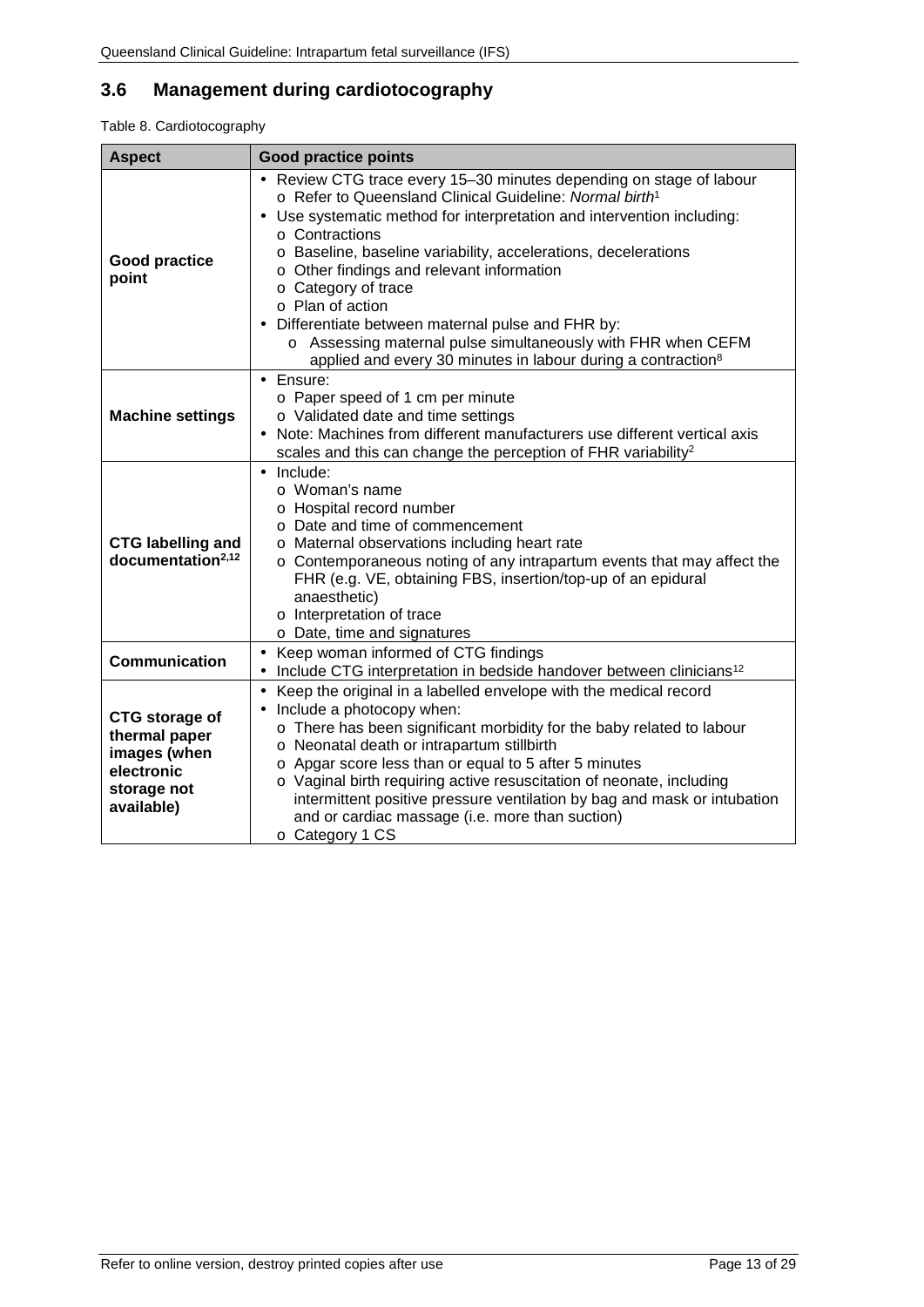#### <span id="page-13-0"></span>**3.6.1 Special considerations**

<span id="page-13-1"></span>

| <b>Aspect</b>                | <b>Consideration</b>                                                                                                                                                                                                                                                                                                                                                                                                                                                                                                                                                                                                                                                                                                                                                                                                                                                                                                                                                                                                                                                                                                                                                                                               |  |  |
|------------------------------|--------------------------------------------------------------------------------------------------------------------------------------------------------------------------------------------------------------------------------------------------------------------------------------------------------------------------------------------------------------------------------------------------------------------------------------------------------------------------------------------------------------------------------------------------------------------------------------------------------------------------------------------------------------------------------------------------------------------------------------------------------------------------------------------------------------------------------------------------------------------------------------------------------------------------------------------------------------------------------------------------------------------------------------------------------------------------------------------------------------------------------------------------------------------------------------------------------------------|--|--|
| <b>Multiple</b><br>pregnancy | Use twin/triplet CTG machine (where available) or separate machines for<br>$\blacksquare$<br>each fetus<br>Identify and confirm each FHR by assessing and documenting each fetal<br>position <sup>25</sup> and ensuring cables for each fetus are correctly identified<br>Confirm each fetus is being recorded separately according to local<br>$\blacksquare$<br>protocols<br>Monitor presenting fetus by external doppler US or FSE if membranes<br>ruptured and second by external doppler ultrasound<br>Confirm maternal heart simultaneously with both fetal hearts during a<br>contraction <sup>8</sup>                                                                                                                                                                                                                                                                                                                                                                                                                                                                                                                                                                                                      |  |  |
| <b>Preterm labour</b>        | Preterm fetus:<br>o Physiological control of FHR and resultant CTG trace interpretation<br>differs compared with the term baby, especially at gestations less than<br>28 weeks <sup>26</sup><br>o Has lower reserves<br>o Has reduced ability to withstand persistent intrapartum insults<br>o Requires early identification and management of hypoxia <sup>26</sup><br>CEFM <sup>26</sup> :<br>o Not recommended at less than 24 weeks gestation<br>o May have more accelerations and decelerations and higher baseline<br>variability <sup>27</sup><br>o Clinical utility uncertain between 24 weeks and 28 weeks gestation<br>o Absence of high variability or accelerations not abnormal <sup>28</sup><br>o Has poor positive predictive value <sup>26</sup><br>o Variation to interpretation can lead to unnecessary intervention <sup>26</sup><br>o Recommended in labour after 28 weeks<br>Interpretation:<br>$\blacksquare$<br>o Refer to Table 11. Description of normal FHR<br>o Requires expert clinician input<br>○ Refer to Queensland Clinical Guideline: Preterm labour and birth <sup>15</sup> and<br>Queensland Clinical Guideline: Perinatal care at the threshold of<br>viability <sup>29</sup> |  |  |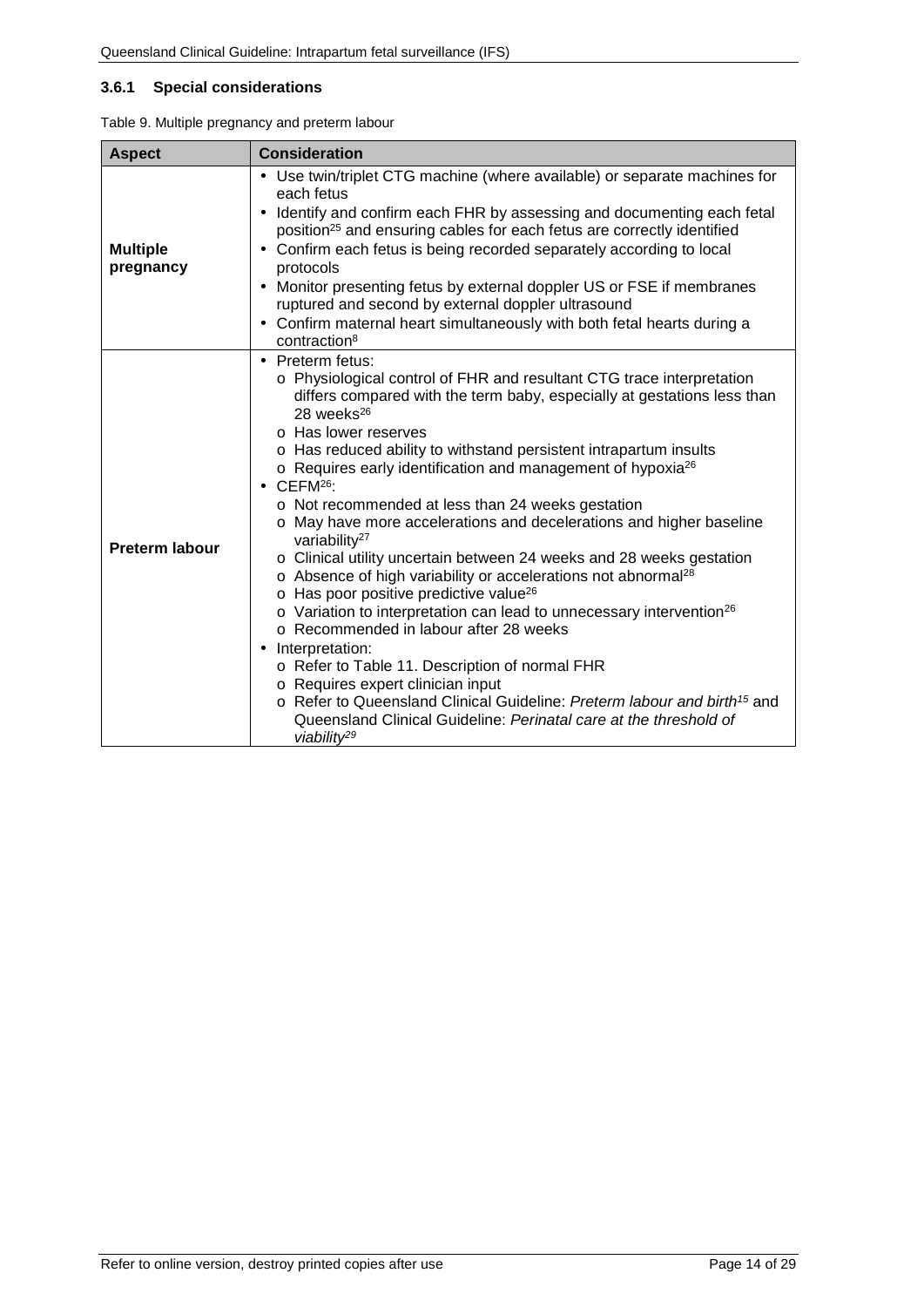# <span id="page-14-0"></span>**4 Cardiotocograph**

## <span id="page-14-1"></span>**4.1 Features in labour**

<span id="page-14-2"></span>Table 10. Features of CTG

| <b>Aspect</b>                                       | <b>Consideration</b>                                                                                                                                                                                                                                                                                                                                                                                                                                                                                                                                                                                                                                                                                                                 |  |
|-----------------------------------------------------|--------------------------------------------------------------------------------------------------------------------------------------------------------------------------------------------------------------------------------------------------------------------------------------------------------------------------------------------------------------------------------------------------------------------------------------------------------------------------------------------------------------------------------------------------------------------------------------------------------------------------------------------------------------------------------------------------------------------------------------|--|
| Physiology <sup>30</sup>                            | FHR pattern, level of activity, and degree of muscular tone are all<br>٠<br>sensitive to hypoxemia and acidemia<br>FHR is normally controlled by the central nervous system and mediated<br>$\blacksquare$<br>by sympathetic or parasympathetic nerve impulses originating in the fetal<br>brainstem<br>Presence of intermittent FHR accelerations associated with fetal<br>$\blacksquare$<br>movement is believed to be an indicator of adequate oxygenation<br>sufficient to maintain normal fetal autonomic nervous system function<br>Factors including prematurity, fetal sleep-wake cycle, maternal<br>$\blacksquare$<br>medications, and fetal central nervous system abnormalities can also<br>impact biophysical parameters |  |
| <b>Characteristics</b><br>of maternal<br>heart rate | Baseline maternal heart rate significantly lower than baseline FHR<br>$\blacksquare$<br>Maternal 'accelerations':<br>$\blacksquare$<br>$\circ$ Uniform and rounded off<br>o Increase in rate occur at beginning of contraction or pushing effort<br>Fetal accelerations:<br>$\blacksquare$<br>$\circ$ Differ in duration<br>o Have irregular shape<br>Are asymmetric<br>$\circ$<br>○ Occur at variable intervals                                                                                                                                                                                                                                                                                                                     |  |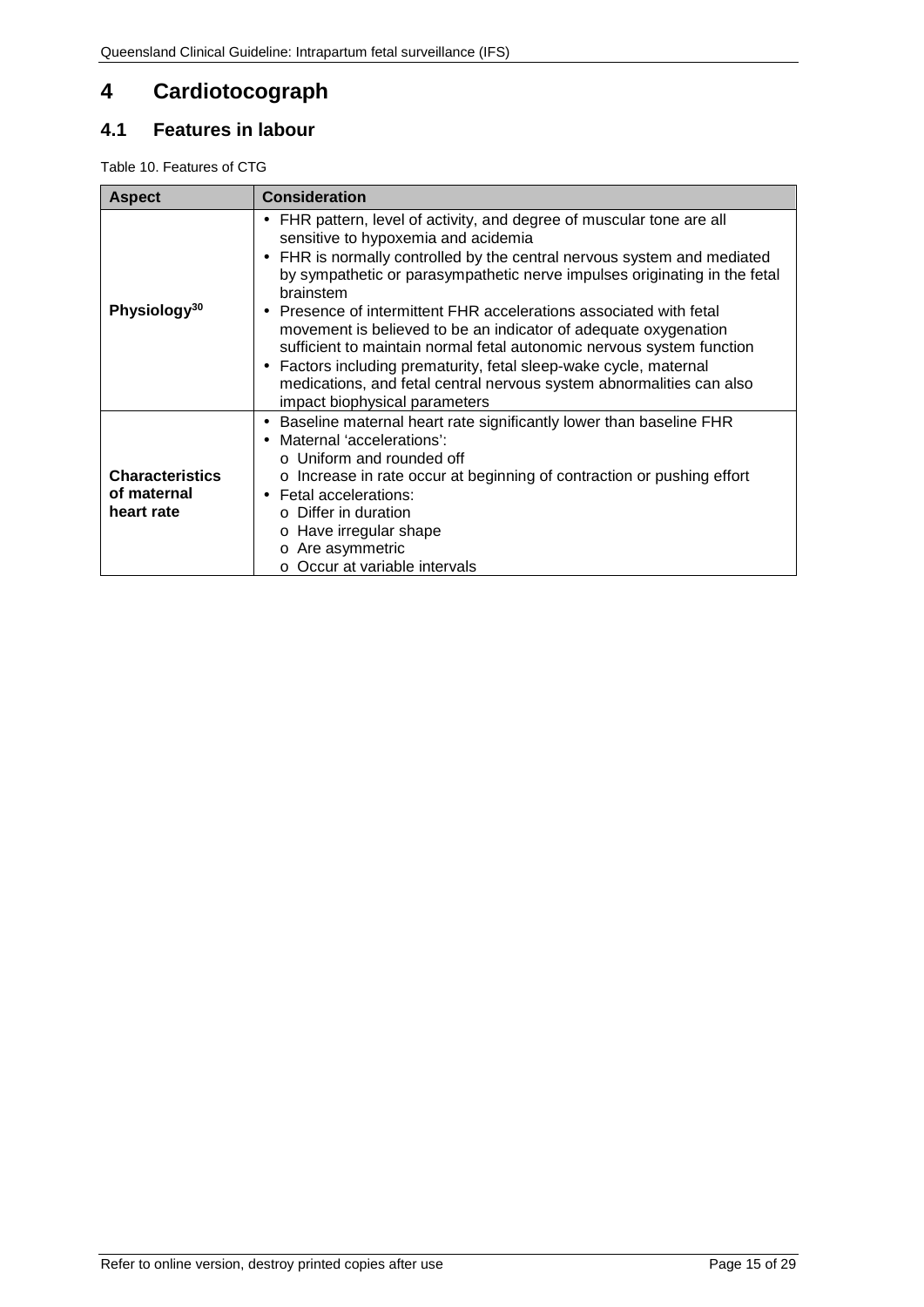# <span id="page-15-0"></span>**4.2 Normal CTG**

<span id="page-15-1"></span>

|                                 | <b>Aspect</b><br><b>Consideration</b>                                                                                                                                                                                                                                                                                                                                                                   |                                                                                                                                                                                                                                                                                                                                                                                                                                                                                   |  |
|---------------------------------|---------------------------------------------------------------------------------------------------------------------------------------------------------------------------------------------------------------------------------------------------------------------------------------------------------------------------------------------------------------------------------------------------------|-----------------------------------------------------------------------------------------------------------------------------------------------------------------------------------------------------------------------------------------------------------------------------------------------------------------------------------------------------------------------------------------------------------------------------------------------------------------------------------|--|
| <b>Baseline FHR<sup>2</sup></b> |                                                                                                                                                                                                                                                                                                                                                                                                         | Resting heart rate not a sleeping rate<br>Assessed in the absence of fetal movement, accelerations, uterine activity<br>and decelerations<br>Determined over a time period of 5 or 10 minutes and expressed as beats<br>per minute (bpm)<br>More likely to be at the upper limits of normal in a very premature fetus<br>and at the lower limits in a mature or post mature fetus                                                                                                 |  |
|                                 | Minor fluctuations in FHR<br>Ĭ.<br>Normal baseline variability shows cyclical fluctuations of 6-25 bpm<br>$\blacksquare$<br><b>Baseline</b><br>Assessed by estimating the difference in bpm between the highest peak<br>variability <sup>2</sup><br>and the lowest trough of fluctuation in one minute segments of the CTG<br>trace<br>Represents an adequately oxygenated fetal central nervous system |                                                                                                                                                                                                                                                                                                                                                                                                                                                                                   |  |
| Accelerations <sup>2</sup>      |                                                                                                                                                                                                                                                                                                                                                                                                         | Transient increases in the FHR of 15 bpm or more above the baseline<br>$\blacksquare$<br>rate, lasting 15 seconds or more, at the baseline<br>Are a fetal response to stimulation<br>Commonly occur as a result of fetal movement<br>May be of lesser amplitude and shorter duration in a premature fetus than<br>a mature fetus<br>Significance of no accelerations on an otherwise normal intrapartum CTG<br>is unclear and may be related to the fetus moving less             |  |
| Normal intrapartum              | Term <sup>1</sup>                                                                                                                                                                                                                                                                                                                                                                                       | Baseline FHR of 110-160 bpm<br>$\blacksquare$<br>Normal baseline variability present<br>Accelerations may or may not be present<br>No decelerations                                                                                                                                                                                                                                                                                                                               |  |
|                                 | Preterm <sup>26</sup>                                                                                                                                                                                                                                                                                                                                                                                   | Baseline fetal heart at 20-24 weeks averages 155 bpm decreasing with<br>advancing gestational age<br>Baseline rate will be around the upper limits of normal<br>o Tachycardia reduces with gestational age<br>Baseline variability may be reduced due to tachycardia in preterm fetus<br>Accelerations frequency and amplitude reduced before 30 weeks<br>٠<br>gestation and increase with advancing gestation<br>Decelerations (variable) occur more commonly than in term fetus |  |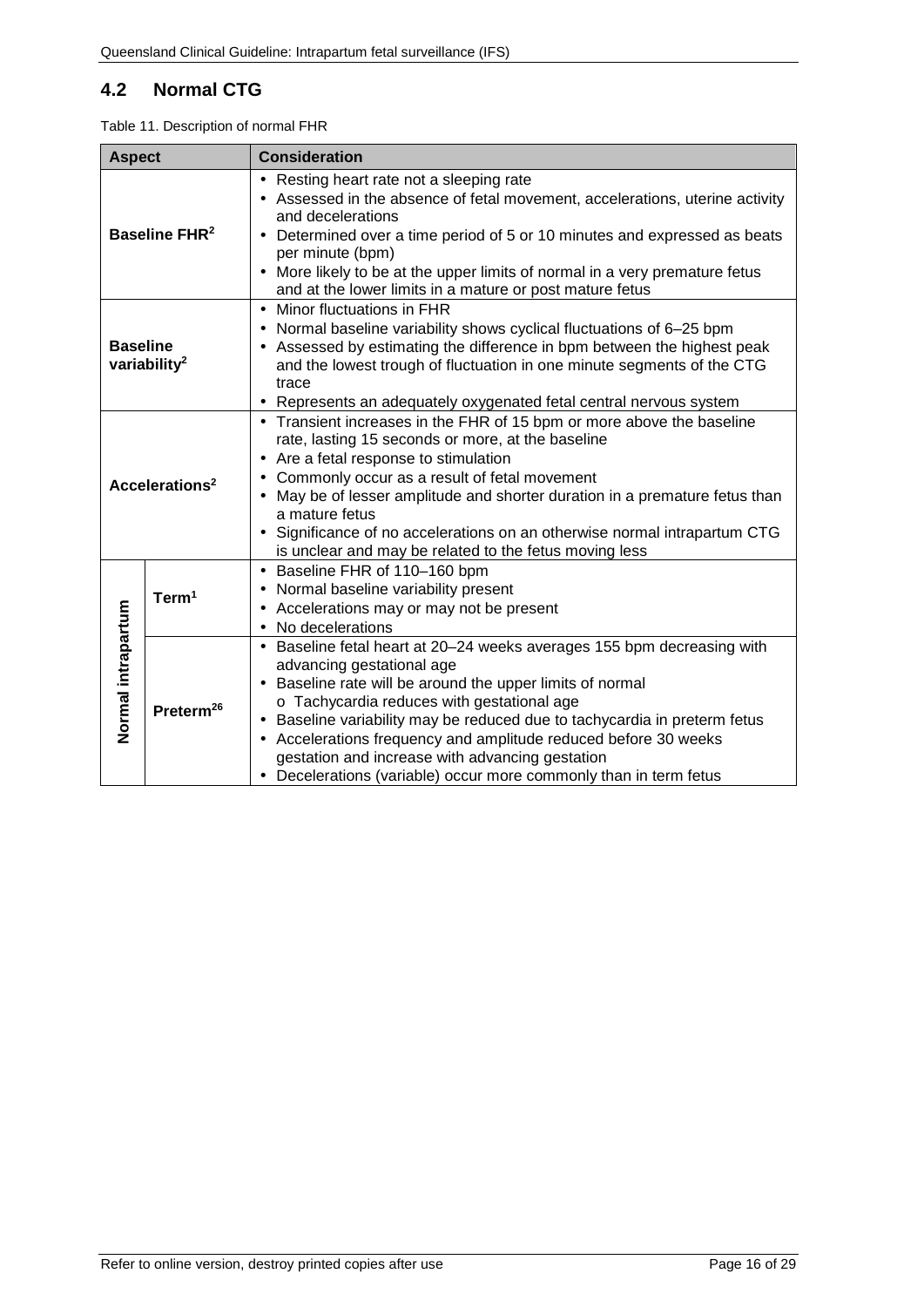# <span id="page-16-0"></span>**4.3 Fetal compromise**

<span id="page-16-1"></span>

| <b>Aspect</b>                                | <b>Consideration</b>                                                                                                                                                                                                                                                                                                                                                                                                                                                                                                                                                                                                                                                                                                                                                                                                                                                                                                                                                                                                                                                                                                                                                      |  |
|----------------------------------------------|---------------------------------------------------------------------------------------------------------------------------------------------------------------------------------------------------------------------------------------------------------------------------------------------------------------------------------------------------------------------------------------------------------------------------------------------------------------------------------------------------------------------------------------------------------------------------------------------------------------------------------------------------------------------------------------------------------------------------------------------------------------------------------------------------------------------------------------------------------------------------------------------------------------------------------------------------------------------------------------------------------------------------------------------------------------------------------------------------------------------------------------------------------------------------|--|
| <b>Abnormal FHR</b><br>patterns <sup>2</sup> | Refer Appendix B: Description of fetal heart rate patterns<br>Fetus may be under-perfused<br>May be due to reversible causes<br>o Refer to Table 13. Reversible causes of abnormal CTG<br>Signs of fetal compromise may include:<br>o Reduction in fetal movements<br>o Passage of meconium into the amniotic fluid especially in the presence<br>of FHR abnormalities <sup>31,32</sup>                                                                                                                                                                                                                                                                                                                                                                                                                                                                                                                                                                                                                                                                                                                                                                                   |  |
| Identification <sup>2</sup>                  | Review clinical picture <sup>2</sup> :<br>$\blacksquare$<br>o Understand the total clinical picture including the indication for<br>monitoring<br>o Consider progress of labour with regard to parity<br>o Review the clinical history including previous births and investigations<br>Consider any medications including:<br>o Intravenous infusions<br>o Prescription drugs<br>o Over the counter<br>o Complementary therapies<br>o Illicit drugs<br>Review the trace prior to (including antenatal period) and following the<br>abnormality as this is informative in terms of fetal well being                                                                                                                                                                                                                                                                                                                                                                                                                                                                                                                                                                        |  |
| <b>Interventions</b>                         | Identify and review and where required escalate findings of CTG<br>trace <sup>2,9</sup> with reference to Appendix A Interpretation of CTG<br>Document as per Table 8. Cardiotocography<br>Identify reversible causes and initiate potential corrective actions based on<br>the possible contributing factors to the abnormal CTG [refer to Table 13.]<br>o Identification and management of reversible FHR abnormalities may<br>prevent unnecessary interventions <sup>2,9</sup><br>Consider further fetal evaluation when CTG features suggestive of:<br>$\blacksquare$<br>o Likely fetal compromise<br>o Fetal compromise and abnormality persisting after correcting reversible<br>causes<br>Fetal blood sampling (FBS) if in first stage or early second stage (i.e.<br>vaginal birth not imminent <sup>2</sup> )<br>o Refer to Table 14. Intrapartum fetal blood sampling<br>Expedite birth <sup>2</sup> by instrument or CS where:<br>$\circ$ FBS unavailable <sup>2</sup><br>o CTG indicates:<br>S Further assessment required and FBS contraindicated<br>S Clinically inappropriate (e.g. prolonged bradycardia less than 100<br>bpm for greater than 5 minutes) |  |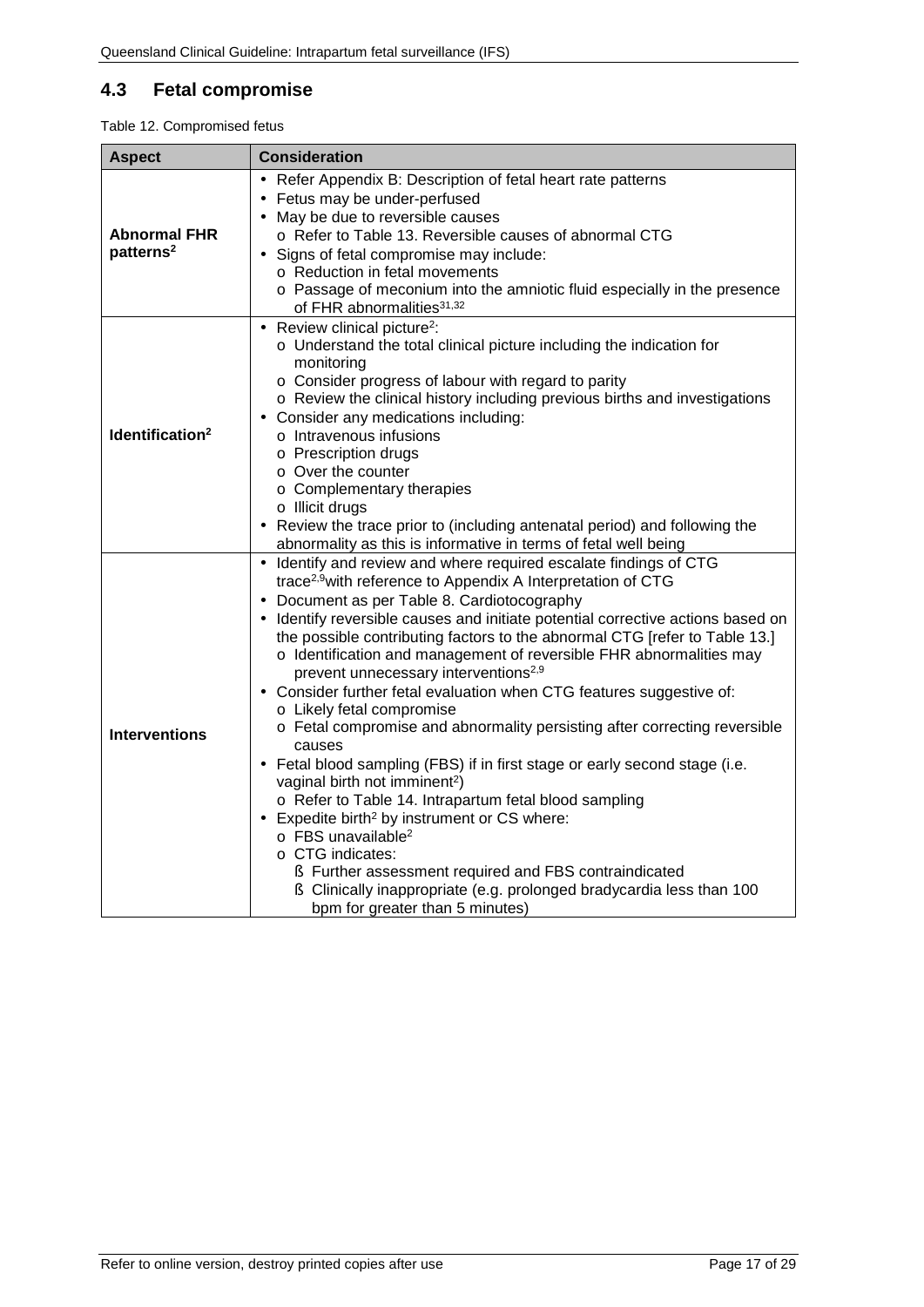# <span id="page-17-0"></span>**4.4 Management of reversible causes of abnormal CTG**

<span id="page-17-1"></span>

| Table 13. Reversible causes of abnormal CTG                           |                                                                                                                                                                               |                                                                                                                                                                                                                                                                                                                                                                                                                                                 |  |
|-----------------------------------------------------------------------|-------------------------------------------------------------------------------------------------------------------------------------------------------------------------------|-------------------------------------------------------------------------------------------------------------------------------------------------------------------------------------------------------------------------------------------------------------------------------------------------------------------------------------------------------------------------------------------------------------------------------------------------|--|
| Possible cause of<br>abnormal CTG                                     | <b>Potential contributing</b><br>factors                                                                                                                                      | <b>Possible corrective actions</b>                                                                                                                                                                                                                                                                                                                                                                                                              |  |
| Cord<br>compression or<br>reduced placental<br>perfusion              | Maternal position<br>×.<br>Maternal hypotension<br>Vaginal examination<br>Bedpan use<br>Vomiting or vasovagal<br>episode<br>Epidural siting or top up<br>Rupture of membranes | Advise maternal position change<br>(encourage adoption of left lateral<br>$position$ <sup>3</sup><br>If hypotensive: give crystalloid 500 mL IV<br>(maximum 1000 mL) $^{3,8}$<br>Consider VE to exclude cord prolapse or<br>presentation <sup>3</sup>                                                                                                                                                                                           |  |
| <b>Uterine</b><br>hyperstimulation<br>(tachysystole or<br>hypertonus) | Oxytocin infusion<br>Recent vaginal<br>prostaglandins insertion                                                                                                               | Stop oxytocin infusion <sup>3</sup> while reassessing<br>×,<br>labour and fetal state<br>Remove prostaglandins (PGE <sub>2</sub> )<br>×,<br>o Refer to Queensland Clinical Guideline:<br>Induction of labour <sup>33</sup><br>Terbutaline 250 micrograms<br>٠<br>subcutaneously or intravenously (IV) <sup>2,3</sup><br>Sublingual glyceryl trinitrate* (GTN) spray<br>400 micrograms <sup>2</sup><br>Salbutamol 100 micrograms IV <sup>2</sup> |  |
| <b>Maternal</b><br>tachycardia/<br>pyrexia                            | <b>Maternal infection</b><br>×.<br>Dehydration<br>Anxiety/pain may cause<br>tachycardia without<br>pyrexia                                                                    | If temperature greater than 38°C<br>undertake screening and treatment<br>If dehydrated: give crystalloid 500 mL IV3                                                                                                                                                                                                                                                                                                                             |  |
| Inadequate quality<br>of CTG                                          | - Poor contact from<br>external transducer<br>FSE not working or<br>dotophod                                                                                                  | Check maternal pulse<br>Reposition external transducer/FSE<br>Consider applying FSE <sup>34</sup>                                                                                                                                                                                                                                                                                                                                               |  |

\*Not currently listed on the Queensland Health List of Approved Medications (LAM)

detached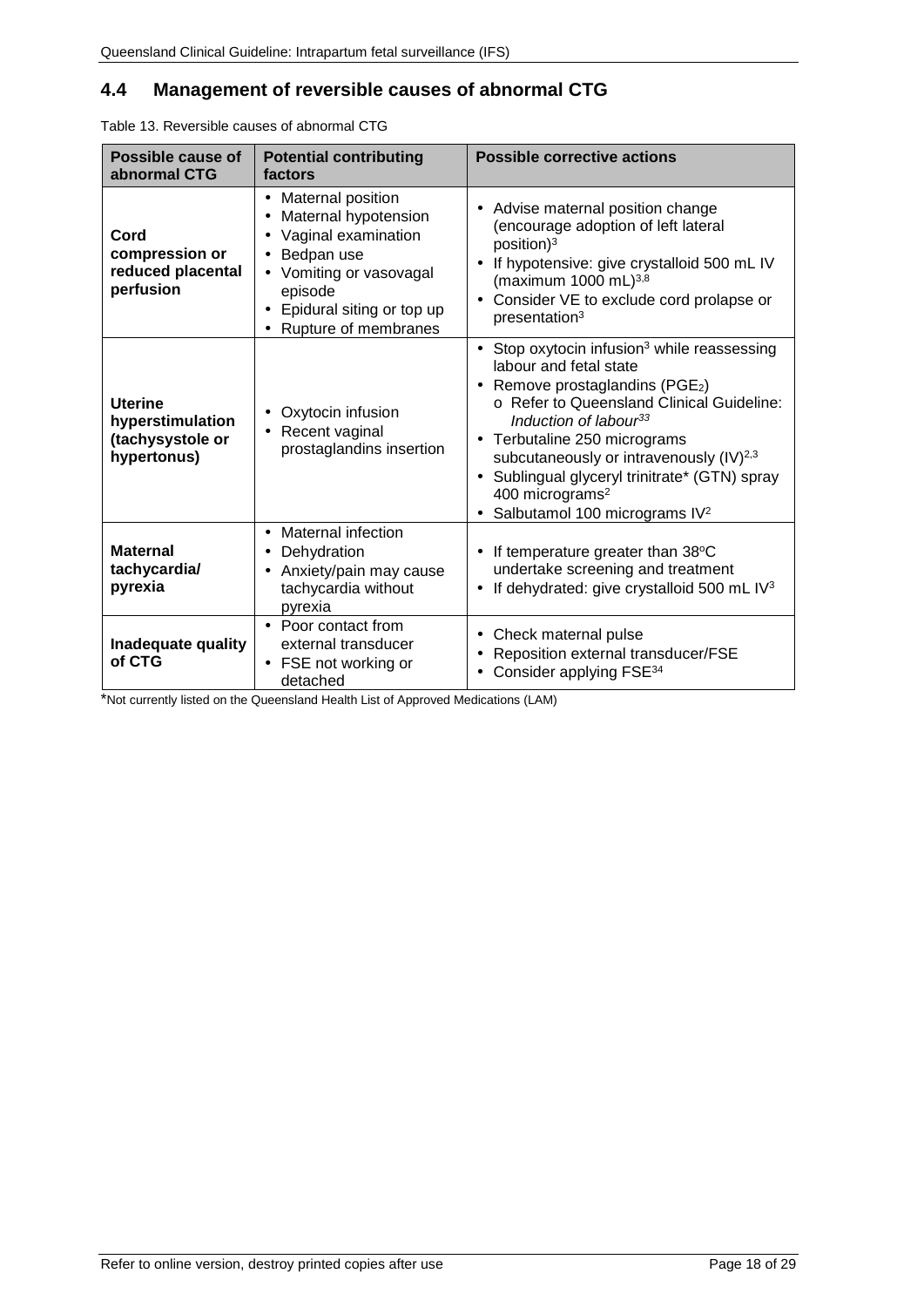# <span id="page-18-0"></span>**5 Intrapartum fetal blood sampling**

<span id="page-18-3"></span>

| <b>Aspect</b>                                                                                                                                                                                                                                                                                            | <b>Considerations</b>                                                                                                                                                                                                                                                                                                                                                                                                                                                                                                                                                                   |  |
|----------------------------------------------------------------------------------------------------------------------------------------------------------------------------------------------------------------------------------------------------------------------------------------------------------|-----------------------------------------------------------------------------------------------------------------------------------------------------------------------------------------------------------------------------------------------------------------------------------------------------------------------------------------------------------------------------------------------------------------------------------------------------------------------------------------------------------------------------------------------------------------------------------------|--|
| <b>Context</b>                                                                                                                                                                                                                                                                                           | Facilities using CEFM are encouraged to have access to FBS facilities <sup>2</sup> to<br>improve definitive diagnosis of fetal compromise<br>Where available, FBS is undertaken in the presence of a FHR trace which<br>remains abnormal despite appropriate corrective actions<br>Scalp sampling aims to provide:<br>ä,<br>o Additional physiological information to that implicit in the CTG<br>o Information that will confirm the suspicion of fetal compromise or<br>provide the reassurance necessary to allow labour to continue<br>FBS may reduce the CS rate<br>$\blacksquare$ |  |
| <b>Indications</b>                                                                                                                                                                                                                                                                                       | Abnormal CTG in first or second stage of labour <sup>2,3</sup><br>$\epsilon$                                                                                                                                                                                                                                                                                                                                                                                                                                                                                                            |  |
| <b>Contraindications</b>                                                                                                                                                                                                                                                                                 | Not generally recommended for pregnancies less than 34 weeks <sup>2,8</sup><br>¥,<br>CTG suggestive of serious sustained fetal compromise (e.g. prolonged<br>bradycardia greater than 5 minutes) <sup>2</sup><br>Fetal bleeding disorders (e.g. suspected fetal thrombocytopenia,<br>haemophilia)<br>Breech, face or brow presentation<br>Maternal infection (e.g. HIV, hepatitis B, hepatitis C, herpes simplex virus<br>and intrauterine sepsis) <sup>2,35</sup><br>o Group B Streptococcus carrier does not preclude FBS <sup>2</sup>                                                |  |
| <b>Risks</b>                                                                                                                                                                                                                                                                                             | - Eyelid laceration<br>Neonatal scalp abscess and ulceration<br>×,<br>Neonatal subarachnoid penetration                                                                                                                                                                                                                                                                                                                                                                                                                                                                                 |  |
| Cervix must be adequately dilated (greater than 4 cm) and membranes<br>ruptured<br><b>Sample collection</b><br>Woman positioned:<br>$\circ$ Left lateral position <sup>36</sup> , or lithotomy with a wedge in place to avoid<br>inferior vena cava syndrome or supine hypotension syndrome <sup>2</sup> |                                                                                                                                                                                                                                                                                                                                                                                                                                                                                                                                                                                         |  |
| <b>Management</b>                                                                                                                                                                                                                                                                                        | FBS is interpreted taking into account <sup>2</sup> :<br>ä,<br>o Any previous FBS value<br>o Rate of progress in labour<br>○ Other clinical circumstances<br>Repeat in 30 minutes if the FHR trace remains abnormal despite a normal<br><b>FBS</b> result<br>If stable FBS after second test (lactate or pH remains unchanged)-<br>Further testing may be deferred unless additional abnormal features<br>$\circ$<br>are seen <sup>2</sup>                                                                                                                                              |  |

## <span id="page-18-1"></span>**5.1 Interpretation of fetal blood sampling results**

<span id="page-18-4"></span>Table 15. Intrapartum fetal blood sampling results

| Interpretation <sup>2,35</sup>   | pH (units)                                    | Lactate (mmol/L) |
|----------------------------------|-----------------------------------------------|------------------|
| <b>Normal</b>                    | Greater than or equal to 7.25   Less than 4.2 |                  |
| Borderline: Repeat in 30 mins    | 7.21 to 7.24                                  | 4.2 to 4.8       |
| <b>Abnormal: Birth expedited</b> | 7.20 to 7.14                                  | Greater than 4.8 |

#### <span id="page-18-2"></span>**5.1.1 Special considerations for fetal scalp lactate measurements**

- Use of scalp lactate rather than pH measurement provides an easier and more J. affordable adjunct to CEFM for some units<sup>2</sup>
- Is as effective as scalp pH in predicting fetal outcomes<sup>37</sup> J.
- Has a strong negative predictive value for fetal acidemia at birth<sup>38</sup>
- Requires local decision making to set absolute parameters for interpretation of lactate values as results may vary between machines<sup>2,39</sup> Requires due diligence with regard to calibration of machine and transcription of results<sup>40</sup>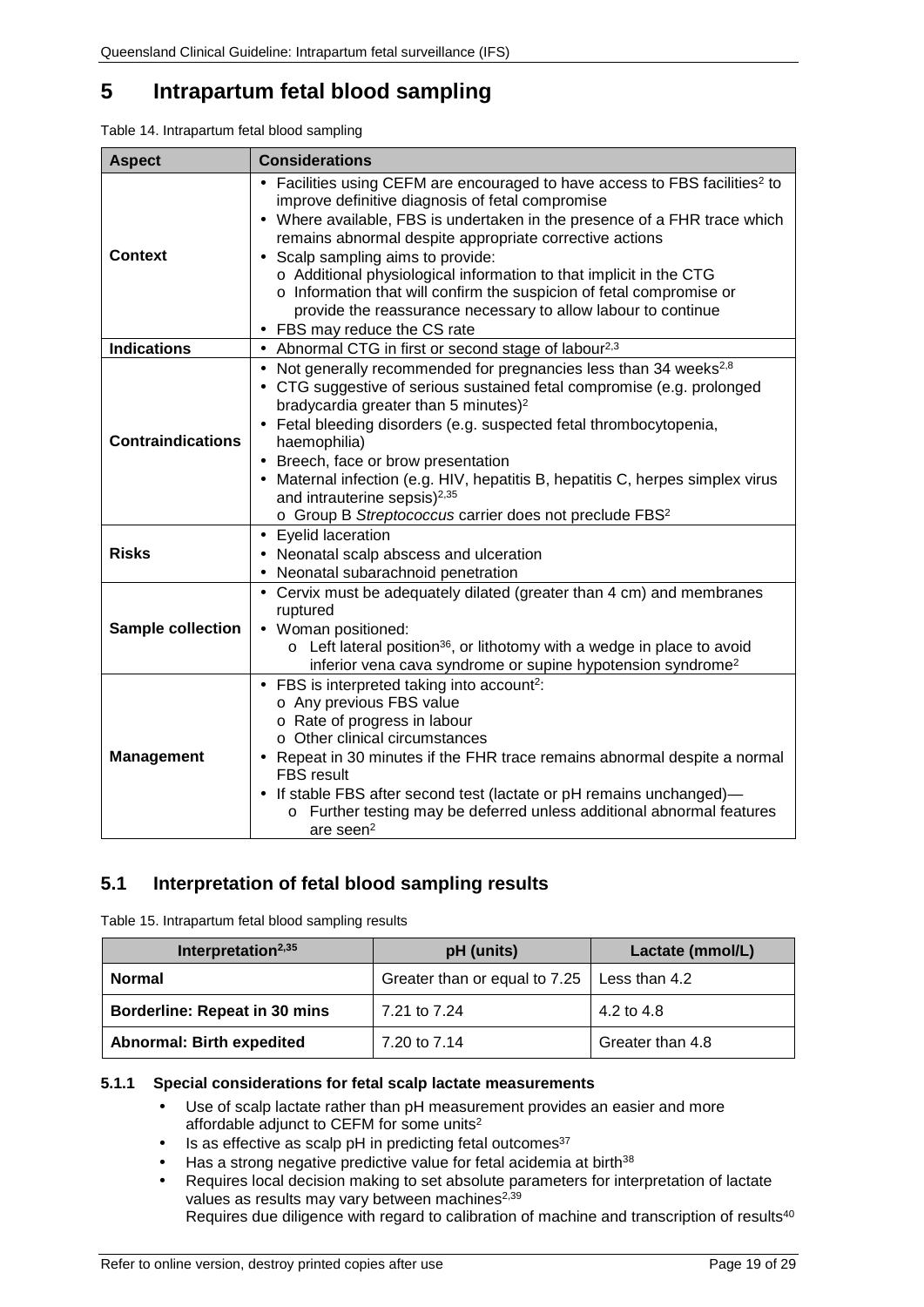# <span id="page-19-0"></span>**6 Paired umbilical cord blood gas or lactate analysis**

<span id="page-19-1"></span>

| Table 16. Paired umbilical cord sampling |  |  |  |
|------------------------------------------|--|--|--|
|------------------------------------------|--|--|--|

| <b>Aspect</b>                      | <b>Consideration</b>                                                                                                                                                                                                                                                                                                                                                                                                                                                                                                                                                                                                                                                                                                                                                                                                                                                                                                                                                                                                                                                                                           |  |  |  |
|------------------------------------|----------------------------------------------------------------------------------------------------------------------------------------------------------------------------------------------------------------------------------------------------------------------------------------------------------------------------------------------------------------------------------------------------------------------------------------------------------------------------------------------------------------------------------------------------------------------------------------------------------------------------------------------------------------------------------------------------------------------------------------------------------------------------------------------------------------------------------------------------------------------------------------------------------------------------------------------------------------------------------------------------------------------------------------------------------------------------------------------------------------|--|--|--|
| <b>Context</b>                     | Collection and analysis of paired cord blood samples allows the detection<br>of respiratory and metabolic acidosis if present at birth <sup>17,41,42</sup><br>Umbilical artery (UA) blood:<br>$\blacksquare$<br>o Provides most accurate information regarding fetal and newborn acid-<br>base <sup>3</sup><br>$\circ$ Is a tool for quality control of obstetric care <sup>43</sup><br>Umbilical venous blood reflects maternal acid-base status and placental<br>function<br>Involves sampling both <sup>41</sup> :<br>o UA-smaller lumen, thicker wall and contains less blood and<br>o Umbilical vein (UV) <sup>41</sup><br>Deferred sampling with or without cord clamping is possible <sup>2,43</sup><br>Studies inconsistent regarding timing of sampling with or without clamping<br>and cord blood gas results <sup>43-47</sup><br>Procedure as per local practice within 30 minutes of birth                                                                                                                                                                                                         |  |  |  |
| Indications <sup>2,3,8,41,48</sup> | Preterm gestation<br>Multiple pregnancy<br>Intrapartum fever (temperature greater than or equal to 38 °C)<br>Meconium stained liquor<br>Breech birth<br>Shoulder dystocia<br>Fetal scalp sampling performed in labour<br>Operative birth for suspected fetal compromise<br>Small for gestational age baby/FGR<br>Intrapartum haemorrhage<br>Abnormal CTG<br>Neonatal resuscitation required or Apgar score:<br>$\blacksquare$<br>o Less than 4 at one minute<br>$\circ$ Less than 7 at five minutes<br>All emergency CS<br>٠<br>Severe growth restriction<br>Other at clinician discretion                                                                                                                                                                                                                                                                                                                                                                                                                                                                                                                     |  |  |  |
| Interpretation                     | · Confirm one venous and one arterial sample<br>Arterial pH will be less than venous pH (at least 0.022 units)<br>٠<br>Arterial $pCO2$ will be greater than venous $pCO2$ (at least 5.3 mmHg)<br>Cord blood gas values may vary according to:<br>o Gestation<br>o Type of birth<br>$\circ$ Time after birth <sup>2,43</sup><br>$\circ$ Prior pH and lactate <sup>46</sup><br>Delayed cord clamping occurring when pulsations have ceased<br>$\blacksquare$<br>spontaneously, has significant effect on acid-base parameters in arterial<br>and venous blood in vigorous newborns including <sup>47</sup> :<br>o Umbilical cord blood gases<br>$\circ$ Bicarbonate (HCO <sub>3</sub> )<br>o Base excess (BE)<br>o Lactate<br>UA and UV lactate levels may be higher from intrapartum scalp lactate<br>٠<br>levels following vaginal birth because of lactic acid accumulation<br>Lactate levels are directly associated with gestation and length of second<br>stage of labour<br>Arterial lactate levels up to 7.5 mmol/L can be normal<br>Arterial lactate should be 0.6 mmol/L greater than the venous level |  |  |  |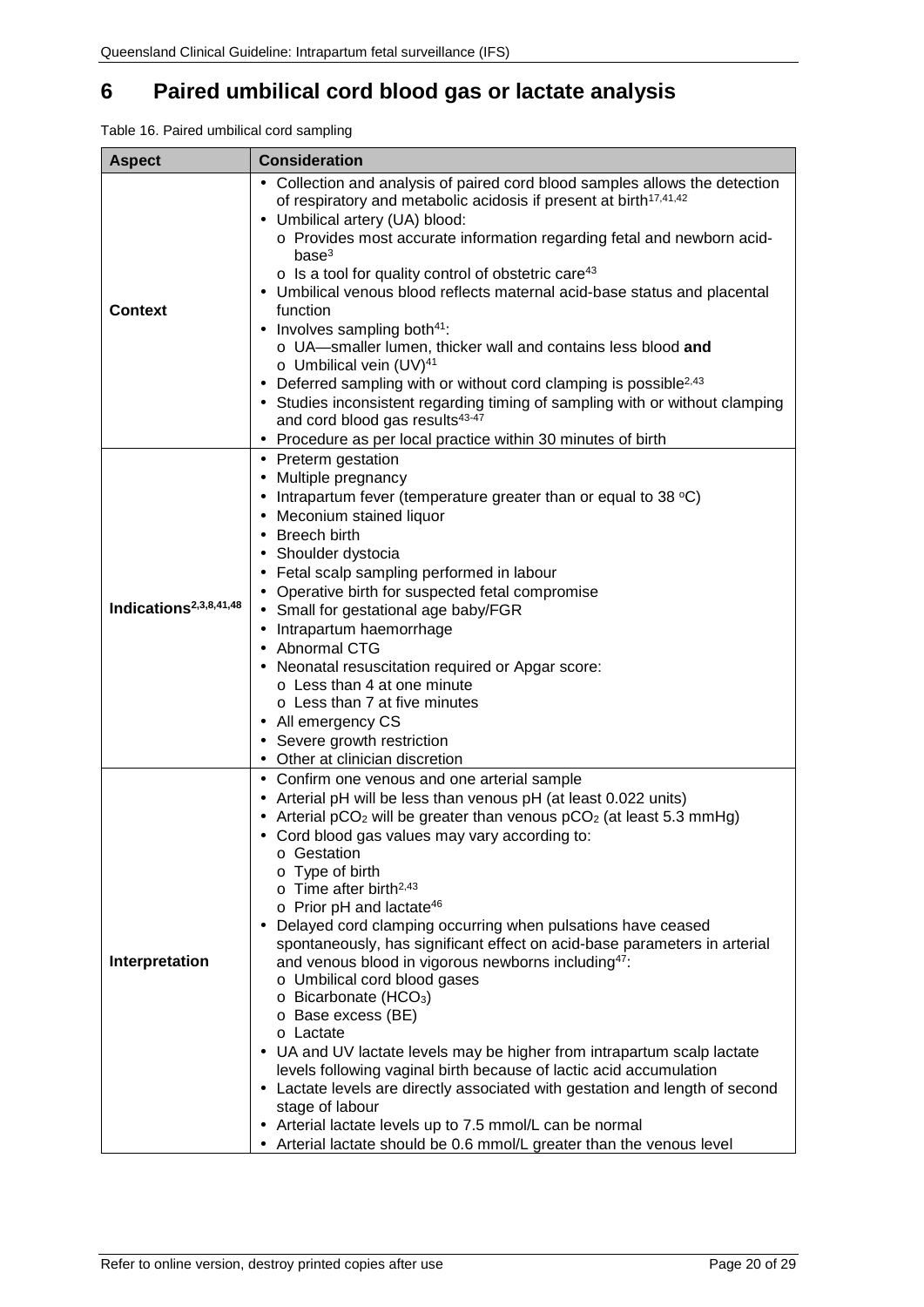## <span id="page-20-0"></span>**6.1 Management and use of cord blood results**

- Sampling should not interfere with management of the third stage of labour when undertaken as part of a clinical audit regimen<sup>2</sup>
- Resuscitate the baby as per Queensland Clinical Guideline: *Neonatal Resuscitation*<sup>49</sup>
- Universal umbilical cord blood gas analysis independent of obstetric intervention is associated with a reduction in:
	- o Incidence of acidaemia
	- o Incidence of lactic acidaemia at birth
	- o Neonatal nursery admissions<sup>50,51</sup>

#### <span id="page-20-1"></span>**6.1.1 Normal cord blood values**

<span id="page-20-3"></span>Table 17. Normal cord blood gas and lactate (at birth)

| At term <sup>52</sup> | рH           | <b>Base Excess</b><br>(mmol/L) | $pO2$ (mmHg) | pCO <sub>2</sub><br>(mmHg) | Lactate<br>(mmol/L) |
|-----------------------|--------------|--------------------------------|--------------|----------------------------|---------------------|
| UA                    | 7.10 to 7.38 | $-9.0$ to 1.8                  | 4.1 to 31.7  | 39.1 to 73                 | Less than 6.1       |
| UV                    | 7.22 to 7.44 | $-7.7$ to 1.9                  | 30.4 to 57.2 | 14.1 to 43.3               |                     |

# <span id="page-20-2"></span>**7 Other methods of fetal monitoring**

There is currently insufficient evidence to recommend fetal surveillance during labour by:

- Fetal electrocardiogram including ST analysis<sup>2,8,53-55</sup>
- Fetal pulse oximetry3,8,54,56,57
- Near infrared spectroscopy<sup>58</sup>
- Intrauterine pressure catheters (IUPC)2
	- o May be considered for use on obese women where palpation of contractions is difficult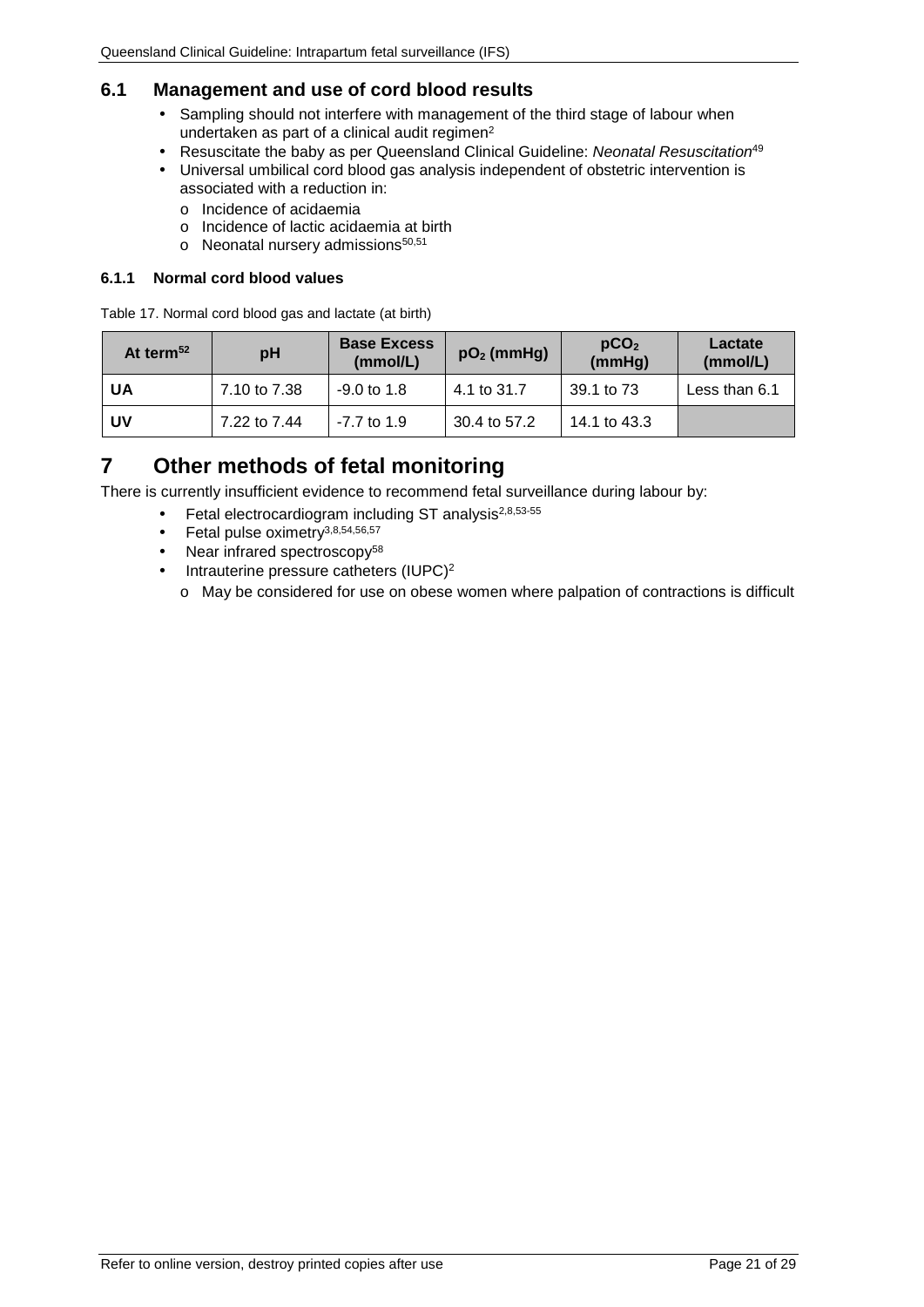# <span id="page-21-0"></span>**References**

1. Queensland Clinical Guidelines. Normal birth. Guideline No. MN17.25-V3-R22. [Internet]. Queensland Health. 2017. [cited 2019 September 20]. Available from: [http://www.health.qld.gov.au](http://www.health.qld.gov.au/)

2. The Royal Australian and New Zealand College of Obstetricians and Gynaecologists. Intrapartum fetal surveillance clinical guideline. [Internet]. 2014 [cited 2019 September 20]. Available from: https://ranzcog.edu.au/statements-guidelines

3. American College of Obstetricians and Gynecologists. Practice Bulletin No. 106. Intrapartum fetal heart rate monitoring: nonenclature, interpretation, and general management principles. Obstetrics and Gynecology 2009;114(1):192-201. 4. Hale R. Monitoring fetal and maternal wellbeing. British Journal of Midwifery 2007;15(2):107-10.

5. Heelan L. Fetal monitoring: creating a culture of safety with informed choice. The Journal of Perinatal Education 2013;22(3):156-65.

6. Queensland Clinical Guidelines. Standard care. Guideline No. MN18.50-V1-R23. [Internet]. Queensland Health. 2018. [cited 2019 September 20]. Available from[: http://www.health.qld.gov.au](http://www.health.qld.gov.au/)

7. The Royal Australian and New Zealand College of Obstetricians and Gynaecologists. Online fetal surveillance education program [Internet]: The Royal Australian and New Zealand College of Obstetricians and Gynaecologists; 2015XXX [cited 2019 September 20]. Available from: [http://ofsep.fsep.edu.au](http://ofsep.fsep.edu.au/)

8. Society of Obstetricians and Gynaecologists of Canada. Fetal health antepartum and intrapartum consensus guideline. Journal of Obstetric and Gynaecology Canada 2007;29(9):S25-44.

9. Australian College of Midwives. National midwifery guidelines for consultation and referral 3rd ed; 2014.

10. Bhogal K, Reinhard J. Maternal and fetal heart rate confusion during labour. British Journal of Midwifery 2010;18(7):424-8. 11. Queensland Department of Health. Clinical Services Capability Framework-Maternity Services v3.2. [Internet]. 2014 [cited 2019 September 25]. Available from: [http://www.health.qld.gov.au/publications/clinical-practice/guidelines-procedures/service](http://www.health.qld.gov.au/publications/clinical-practice/guidelines-procedures/service-delivery/cscf/cscf-maternity.pdf)[delivery/cscf/cscf-maternity.pdf.](http://www.health.qld.gov.au/publications/clinical-practice/guidelines-procedures/service-delivery/cscf/cscf-maternity.pdf)

12. Patient Safety Unit. Cardiotocograph (CTG) interpretation issues and state-wide practices. [Internet]. 2014 [cited 2019 September 25]. Available from: https://qheps.health.qld.gov.au/ data/assets/pdf\_file/0034/637846/ps-notice062014.pdf

13. Yeoh M, Ameratunga D, Lee J, Beckmann M. Simplifying the language of fetal monitoring. The Australian & New Zealand Journal of Obstetrics & Gynaecology 2019;59(4):538.

14. Lau R. Low PAPP-A: what are the clinical implications? Australian Journal for Ultrasound in Pregnancy 2012;15(1):26-8. 15. Queensland Clinical Guidelines. Preterm labour and birth. Guideline No. MN14.6-V7-R19. [Internet]. Queensland Health. 2014. [cited 2019 September 20]. Available from[: http://www.health.qld.gov.au](http://www.health.qld.gov.au/)

16. Devane D, Lalor JG, Daly S, McGuire W, Cuthbert A, Smith V. Cardiotocography versus intermittent auscultation of fetal heart on admission to labour ward for assessment of fetal wellbeing. 2017.

17. Society of Obstericians and Gynecologists. No. 197b-Fetal health surveillance: intrapartum consensus guideline. Journal of Obstetrics and Gynaecology Canada 2018;40(4):e298-e322.

18. Alfirevic Z, Devane D, Gyte G. Continuous cardiotocography (CTG) as a form of electronic fetal monitoring (EFM) for fetal assessment during labour Cochrane Datbase of Systematic Reviews. [Internet]. 2013 [cited 2019 September 25]; Issue 5. Art. No.: CD006066. . Available from: [http://www.thecochranelibrary.com](http://www.thecochranelibrary.com/) DOI:10.1002/14651858.CD006066.pub2

19. Mahomed K, Nyoni R, Mulambo T, Kasule J, Jacobus E. Randomised controlled trial of intrapartum fetal heart rate monitoring. Bristish Medical Journal 1997;308(6927):497-500.

20. World Health Organization. Pregnancy, childbirth, postpartum and newborn care. 3rd ed. [Internet] 2006 [cited 2019 September 25]. Available from: [https://www.who.int/maternal\\_child\\_adolescent/documents/imca-essential-practice-guide/en/.](https://www.who.int/maternal_child_adolescent/documents/imca-essential-practice-guide/en/) 21. Queensland Clinical Guidelines. Normal Birth. Guideline No. MN17.25-V3-R22. [Internet]. Queensland Health. 2017. [cited

2018 December 06]. Available from[: http://www.health.qld.gov.au](http://www.health.qld.gov.au/)

22. National Institute of Health and Care Excellence (NICE). Intrapartum care for healthy women and their babies. Clinical Guideline 190. [Internet]. 2014 [cited 2019 October 11]. Available from[: http://www.nice.org.uk.](http://www.nice.org.uk/)

23. Stampalija T, Signaroldi M, Mastroianni C, Rosti E, Signorelli V, Casati D, et al. Fetal and maternal heart rate confusion during intra-partum monitoring: comparison of trans-abdominal fetal electrocardiogram and doppler telemetry. Journal of Maternal-Fetal and Neonatal Medicine 2012;25(8):1517-20.

24. Miyashiro M, Mintz-Hittner H. Penetrating ocular injury with a fetal scalp monitoring spiral electrode. American Journal of Ophthalmology 1999;128(4):526-8.

25. Lindner S. Safe practice in labor and delivery: intrapartum nursing caring of multiples. Newborn & Infant Nursing Review 2011;11(4):190-3.

26. Afors K, Chandraharan E. Use of continuous electronic fetal monitoring in a preterm fetus: clinical dilemmas and recommendations for practice. Journal of Pregnancy 2011;2011.

27. Hofmeyer F, Groenewald C, Nel D, Myers M, Fifer W, Signore C, et al. Fetal heart rate patterns at 20 to 24 weeks gestation as recorded by fetal electrocardiography. Journal of Maternal Fetal Neonatal Medicine 2014;27(7):714-8.

28. Roberts D, Kumar B, Tincello D, Walkinshaw S. Computerised antenatal fetal heart rate recordings between 24 and 28 weeks of gestation. British Journal of Obstetrics and Gynaecology 2001;108:858-62.

29. Queensland Clinical Guidelines. Perinatal care at the threshold of viability. Guideline No. MN14.32-V1-R19. [Internet]. Queensland Health. 2014. [cited 2019 September 25]. Available from[: http://www.health.qld.gov.au](http://www.health.qld.gov.au/)

30. Maršál K. Fetal and placental circulation during labor. In: Polin R, Abman S, Rowitch D, Benitz W, Fox W, editors. Fetal and Neonatal Physiology; 2017. p. 611-8.e2.

31. Frey H, Tuuli M, Shanks A. Interpreting category II fetal heart rate tracings: does meconium matter? American Journal of Obstetrics and Gynecology 2014;211(644):e1-8.

32. Rahman S, Unsworth J, Vause S. Meconium in labour. Obstetrics, Gynaecology and Reproductive Medicine;23(8):247-52. 33. Queensland Clinical Guidelines. Induction of labour. Guideline No. MN17.22-V7-R22. [Internet]. Queensland Health. 2017. [cited 2019 September 24]. Available from[: http://www.health.qld.gov.au](http://www.health.qld.gov.au/)

34. Nunes I, Ayres-de-Campos D, Costa-Santos C, Bernardes J. Differences between external and internal fetal heart rate monitoring during the second stage of labor: a prospective observational study. Journal Of Perinatal Medicine 2014;42(4):493- 8.

35. Visser GH, Ayres-de-Campos D. FIGO consensus guidelines on intrapartum fetal monitoring: adjunctive technologies. International Journal of Gynecology and Obstetrics 2015;131(1):25-9.

36. National Institute of Health and Care Excellence. Fetal blood sampling during labour pathway. 2019 [cited 2019 September 25]. Available from: [http://www.nice.org.uk.](http://www.nice.org.uk/)

37. Allanson E, Waqar T, White C, Tuncalp O, Dickson J. Umbilical lactate as a measure of acidosis and predictor of neonatal risk: a systematic review. British Journal of Obstetrics and Gynaecology 2016;124:584-94.

38. Bowler T, Beckmann M. Comparing fetal scalp lactate and umbilical cord arterial blood gas values. Australian and New Zealand Journal of Obstetrics and Gynaecology 2014;54:79-83.

39. East C, Leaders L, Henshall N, Colditz P. Intrapartum fetal scalp lactate sampling for fetal assessment in the presence of a non-reassuring fetal heart rate trace (Review). Cochrane Database of Systematic Reviews [Internet]. 2010 [cited 2019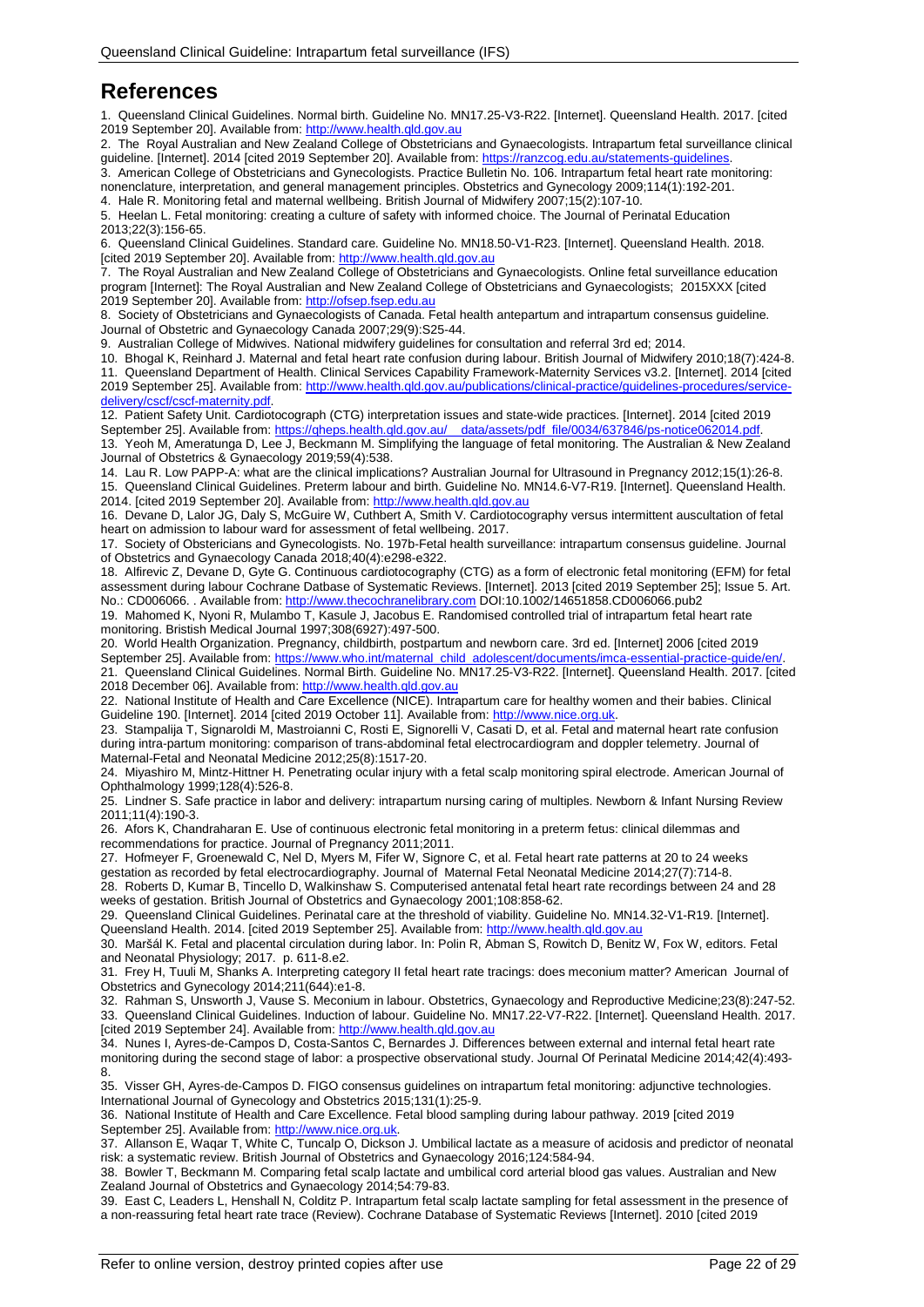Septemebr 25]; Issue 3. Art. No.: CD006174. . Available from: [http://www.thecochranelibrary.com](http://www.thecochranelibrary.com/) DOI:10.1002/14651858.CD006174.pub2.

40. Heinis A, Dinnissen J, Panandrman M, Lotgering F, Gunnewiek J. Comparison of two point-of-care testing (POCT) devices for fetal lactate during labor. Clinical Chemistry and Laboratory Medicine 2012;50(1):89-93.

41. Monneret D, Desmurs L, Zaepfel S, Chardon L, Doret-Dion M, Cartier R. Reference percentiles for paired arterial and venous umbilical cord blood gases: an indirect nonparametric approach. Clinical Biochemistry 2019;67:40-7.

42. Simhan H. Umbilical cord blood acid-base analysis at delivery. [Internet]. Waltham MA: UpToDate Inc; 2019 [cited 2019 October 10]. Available from[: https://www.uptodate.com.](https://www.uptodate.com/)

43. Andersson O, Hellstrom-Westas L, Andersson D, Clausen J, Domellof M. Effects of delayed compared with early umbilical cord clamping on maternal postpartum hemorrhage and cord blood gas sampling: a randomized trial. Acta Obstetricia et Gynecologica Scandinavica 2012;92(2013):567-74.

44. De Paco C, Florido J, Garrido M, Prados S, Navarrete L. Umbilical cord blood acid–base and gas analysis after early versus delayed cord clamping in neonates at term. Archives of Gynecology and Obstetrics 2010;283:1011-4.

45. Mokarami P, Wiberg N, Olofsson P. Hidden acidosis: an explanation of acid–base and lactate changes occurring in umbilical cord blood after delayed sampling. British Journal of Obstetrics and Gynaecology 2013;120:996-1002.

46. Vallero J, Desantes D, Perales-Puchalt A, Rubio J, AlmelaV, Perales A. Effect of delayed umbilical cord clamping on blood gas analysis. European Journal of Obstetrics & Gynecology and Reproductive Biology 2012;162(21-23).

47. Wiberg N, Kallen K, Olofsson P. Delayed umbilical cord clamping at birth has effects on arterial and venous blood gases and lactate concentrations. British Journal of Obstetrics and Gynaecology 2008;115(6):697-703.

48. Männistö T, Mendola P, Reddy U, Laughon SK. Neonatal outcomes and birth weight in pregnancies complicated by maternal thyroid disease. American Journal of Epidemiology 2013;178(5):731-40.

49. Queensland Clinical Guidelines. Neonatal resuscitation. Guideline No. MN16.5-V5-R21. [Internet]. Queensland Health. 2016. [cited 2019 September 25]. Available from[: http://www.health.qld.gov.au](http://www.health.qld.gov.au/)

50. White C, Doherty D, Henderson J, Kohan R, Newnham J, Pennell C. Benefits of introducing universal umbilical cord blood gas and lactate analysis into an obstetric unit. Australian New Zealand Journal of Obstetrics and Gynaecology 2010;50(4):318- 28.

51. White CRH, Doherty DA, Cannon JW, Kohan R, Newnham JP, Pennell CE. Cost effectiveness of universal umbilical cord blood gas and lactate analysis in a tertiary level maternity unit. Journal of Perinatal Medicine 2016;44(5):573-84.

52. King Edward Memorial Hospital. Umbilical Cord blood collection/analysis at birth. Clinical guideline. [Internet]. 2018 [cited 2019 October 11]. Available from: https://www.kemh.health.wa.gov.au/For-health-professionals/Clinical-guidelines/OG 53. National Institute of Health and Care Excellence. Fetal monitoring during labour pathway. [Internet]. 2014 [cited 2019 September 25]. Available from: [http://nice.org.uk.](http://nice.org.uk/)

54. Neilson J. Fetal electrocardiogram (ECG) for fetal monitoring during labour. Cochrane Database of Systematic Reviews 2013. [Internet]. 2013 [cited 2019 September 25]; Issue 5. Art. No.: CD000116. DOI:10.1002/14651858.CD000116.pub4. 55. Belfort M, Saade G, Thorn E, Blackwell S, Reddy U. A randomized trial of intrapartum fetal ECG ST-segment analysis. New England Journal of Medicine 2015;273(7):632-41.

56. East C, Begg l, Colditz P, Lau R. Fetal pulse oximetry for fetal assessment in labour (Review). Cochrane Database of Systematic Reviews. [Internet]. 2014 [cited 2019 Septemebr 25]; Reviews 2014, Issue 10. Art. No.: CD004075. DOI:10.1002/14651858.CD004075.pub4.

57. Tan K, Smyth R. Fetal vibroaccoustic stimulation of tests of fetal wellbeing. Cochrane Database of Systematic Reviews. [Internet]. 2003 [cited 2019 September 25]; Issue 1. Art. No.: CD002963. Available from: [http://www.thecochranelibrary.com](http://www.thecochranelibrary.com/) DOI:10.1002/14651858. CD 002963.

58. Mozurkewich E, Wolf F. Near-infrared spectroscopy for fetal assessment during labour. Cochrane Database of Systematic Reviews 2000. [Internet]. 2000 [cited 2019 September 25]; Issue 3. Art. No.: CD002254. DOI:10.1002/14651858.CD002254. 59. Walton J, Peaceman A. Identification, assessment and management of fetal compromise. Clinics in Perinatology 2012;39:753-68.

60. Macones GA, Hankins G, Spong C, Hauth J, Moore T. The 2008 National Institute of Child Health and Human Development workshop report on electronic fetal monitoring: update on definitions, interpretation, and research guidelines. Journal of Obstetric, Gynecologic and Neonatal Nursing 2008;37(5):510-5.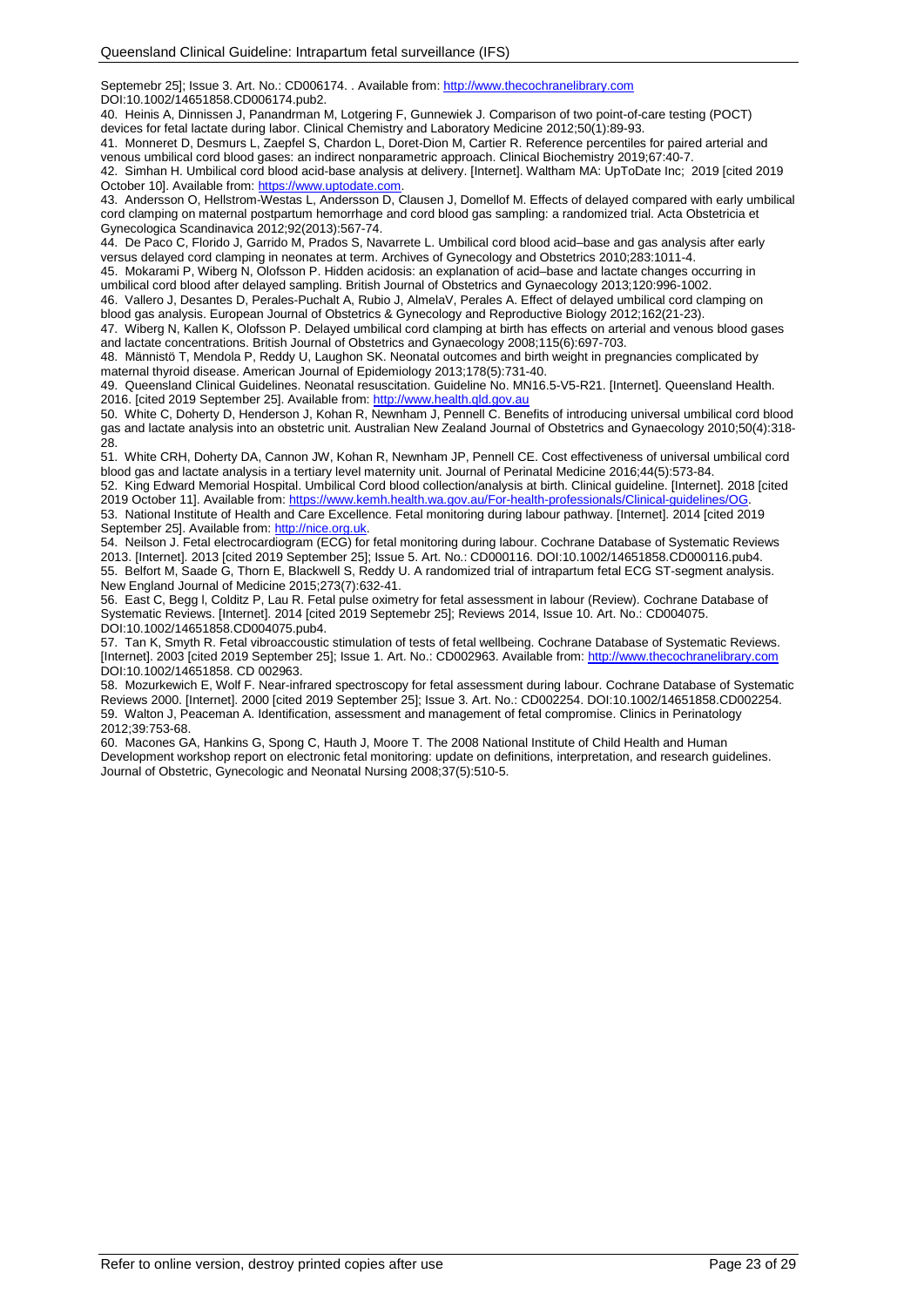# **Appendix A Interpretation of CTG**

|                         | <b>Classification</b>                  |               | <b>Baseline</b>                      | Variability                                                 | <b>Decelerations</b>                                             | <b>Accelerations</b>                       | <b>Actions</b>                            |
|-------------------------|----------------------------------------|---------------|--------------------------------------|-------------------------------------------------------------|------------------------------------------------------------------|--------------------------------------------|-------------------------------------------|
| Normal                  | Low<br>probability<br>fetal compromise | <b>GREEN</b>  | 110-160 bpm                          | $6-25$ bpm                                                  | <b>Nil</b>                                                       | $15$ bpm <sup>1</sup><br>for<br>15 seconds | <b>Nil</b>                                |
|                         | <b>Unlikely</b><br>fetal compromise    | <b>BLUE</b>   | 100-109 bpm                          |                                                             | <b>Early</b><br>or<br><b>Variable</b>                            | Absent <sup>1</sup>                        | <b>Continue CTG</b>                       |
| Abnormal <sup>3,4</sup> | <b>Way be</b><br>fetal compromise      | <b>YELLOW</b> | $> 160$ bpm<br>or<br><b>Rising</b>   | $3-5$ bpm<br>for<br>$>$ 30 minutes                          | <b>Complicated</b><br>variable <sup>2</sup><br>or<br><b>Late</b> |                                            | <b>Correct reversible causes</b>          |
|                         |                                        |               | $\geq$ 2                             | $features = RED$                                            |                                                                  |                                            | <b>Persistent</b><br>$=$ RED              |
|                         | <b>Likely</b><br>fetal compromise      | <b>RED</b>    | $< 100$ bpm<br>for.<br>$> 5$ minutes | $<$ 3 bpm<br>for<br>> 30 minutes<br>or<br><b>Sinusoidal</b> |                                                                  |                                            | <b>FBS</b><br>or<br><b>Expedite birth</b> |

<span id="page-23-0"></span>References:

Royal Australian and New Zealand College of Obstetricians and Gynaecologists. Intrapartum fetal surveillance clinical guideline. 2014.

National Institute of Health and Care Excellence. Interpretation of cardiotocograph traces. Clinical guideline no. 190. 2017.

NOTES:

- 1. Significance of accelerations/no accelerations in an otherwise normal CTG is unclear<br>2. Complicated variable features<sup>2</sup>:
- Complicated variable features<sup>2</sup>:
	- Slow return to baseline FHR after the end of the contraction
	- Large amplitude (> 60 bpm) and/or long duration (> 60 seconds)
	- Presence of post deceleration smooth overshoots
- 3. All abnormal CTGs require further evaluation and management considering:
	- Full clinical picture
	- $\cdot$  Identification of reversible causes
	- Initiation of appropriate action including FBS and expediting birth if abnormality persist
- 4. Follow local escalation procedures to senior midwifery and obstetric staff when CTG is abnormal

**bpm** beats per minute; **>** greater than; **≥** greater than or equal to; **<** less than; **CTG** cardiotocograph; **FBS** fetal blood sample; **FHR** fetal heart rate

Flowchart: Flowchart: F20.15-2-V5-R25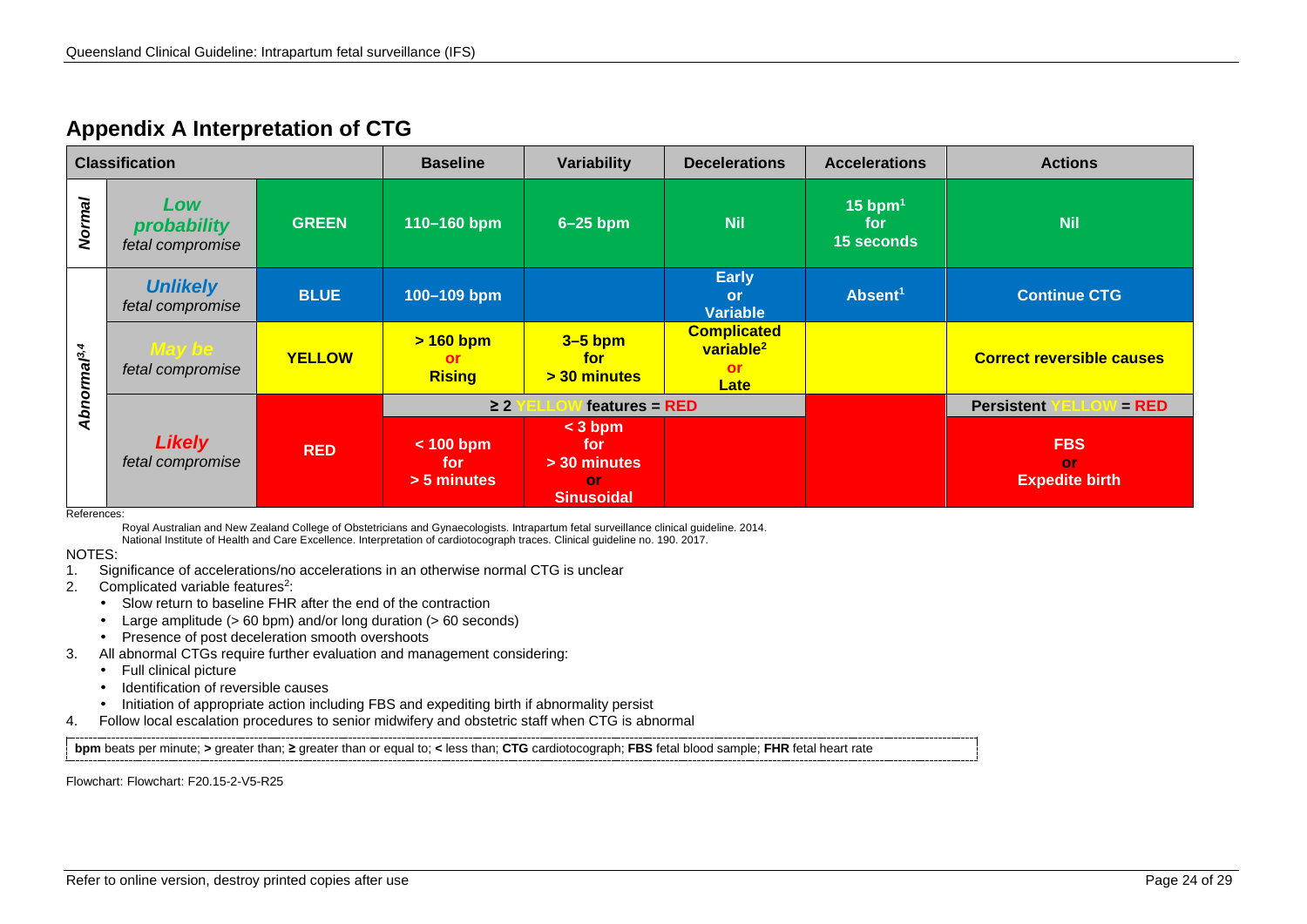|  | Appendix B: Description of fetal heart rate patterns |  |  |  |
|--|------------------------------------------------------|--|--|--|
|--|------------------------------------------------------|--|--|--|

<span id="page-24-0"></span>

| <b>Terms</b>                        | <b>Definition and description</b>                                                                                                                                                                                                                                         | <b>Possible causes</b>                                                                                                                                                                                                                                                                                                                                                                                  |
|-------------------------------------|---------------------------------------------------------------------------------------------------------------------------------------------------------------------------------------------------------------------------------------------------------------------------|---------------------------------------------------------------------------------------------------------------------------------------------------------------------------------------------------------------------------------------------------------------------------------------------------------------------------------------------------------------------------------------------------------|
| <b>Baseline fetal heart rate</b>    | Mean level of the $FHR2$<br>Determined over a time period of 5 or 10 minutes and<br>expressed as beats per minute (bpm)<br>Assessed in the absence of fetal movement (accelerations),<br>uterine activity and decelerations<br>Resting heart rate not sleeping heart rate | A trend to a progressive rise in the baseline is important as well<br>as the absolute values<br>Heart rate may rise slightly and baseline variability may be<br>reduced (or occasionally absent) in a sleeping fetus <sup>2</sup>                                                                                                                                                                       |
| Normal baseline fetal<br>heart rate | FHR 110-160 bpm                                                                                                                                                                                                                                                           | Premature fetus-baseline rate will be around the upper limits of<br>this range<br>Mature or post mature fetus-baseline rate around the lower<br>limits of the normal range<br>Baseline fetal heart rate within normal range does not imply<br>intrinsically well fetus<br>Features around a baseline, in particular baseline variability,<br>and also accelerations define fetal wellbeing <sup>2</sup> |
| <b>Baseline bradycardia</b>         | FHR less than 110 bpm                                                                                                                                                                                                                                                     | Low inherent rate (e.g. mature fetus)<br>Maternal hypotension<br>Prolonged cord compression<br>Drugs (e.g. high dose beta blockers)<br>Conduction defects or heart block in the fetus<br>Profound fetal hypoxia due to:<br>Prolonged cord depression<br>Maternal hypotension<br>Hypoxia<br>Acute utero-placental insufficiency due to placental abruption or<br>uterine hyperstimulation <sup>2</sup>   |
| <b>Baseline tachycardia</b>         | FHR greater than 160 bpm                                                                                                                                                                                                                                                  | Maternal fever/infection<br>Fetal infection <i>i.e.</i> chorioamnionitis<br>Medications (e.g. salbutamol or terbutaline)<br>Maternal medical disorders <sup>59</sup><br>Fetal tachyarrhythmia (e.g. supraventricular tachycardia)<br>Very premature fetus <sup>2</sup>                                                                                                                                  |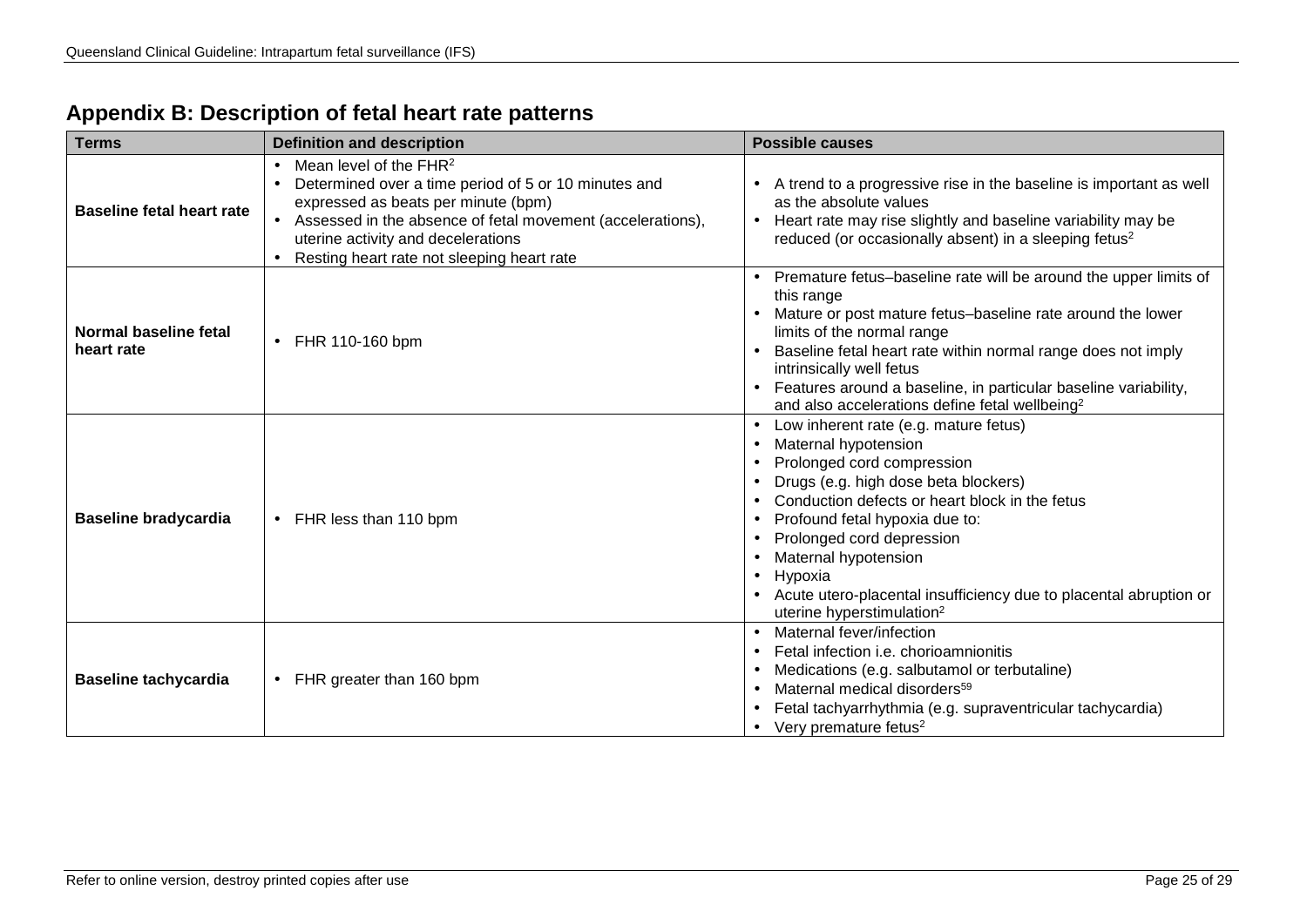| <b>Terms</b>                             | <b>Definition and description</b>                                                                                                                                                                                                                                                 | <b>Possible causes</b>                                                                                                                                                                                                                              |
|------------------------------------------|-----------------------------------------------------------------------------------------------------------------------------------------------------------------------------------------------------------------------------------------------------------------------------------|-----------------------------------------------------------------------------------------------------------------------------------------------------------------------------------------------------------------------------------------------------|
| <b>Baseline variability</b>              | Minor fluctuations in baseline FHR<br>Assessed by estimating the difference in bpm between the<br>highest peak and the lowest trough of fluctuation in one minute<br>segments of the CTG trace                                                                                    | Physiological response<br>Most important feature of the CTG in terms of fetal wellbeing <sup>2</sup>                                                                                                                                                |
| <b>Normal baseline</b><br>variability    | 6-25 bpm between contractions                                                                                                                                                                                                                                                     | Normal physiological response<br>Low probability of fetal compromise                                                                                                                                                                                |
| <b>Reduced baseline</b><br>variability   | 3-5 bpm* for greater than 30 minutes<br>*Exercise caution when interpreting with an external transducer <sup>2</sup>                                                                                                                                                              | Deep fetal sleep <sup>2</sup><br>Drugs/medication<br>Maternal opioid administration<br>Other medications (e.g. magnesium sulphate <sup>59</sup> )<br>May be associated with significant fetal compromise and require<br>further action <sup>2</sup> |
| <b>Absent baseline</b><br>variability    | Less than 3 bpm                                                                                                                                                                                                                                                                   | Likely to be associated with significant fetal compromise<br>Require immediate assessment and management<br>May require urgent birth                                                                                                                |
| <b>Increased baseline</b><br>variability | Variability greater than 25 bpm                                                                                                                                                                                                                                                   | May be caused by acute hypoxia or mechanical compression of<br>the umbilical cord<br>Interpreted with reference to entire clinical picture <sup>60</sup>                                                                                            |
| <b>Sinusoidal</b>                        | Oscillating pattern-smooth and regular resembling sine wave<br>Smooth undulating persistent pattern<br>Relatively fixed period of 2-5 cycles per minute and amplitude<br>of 5-15 bpm above and below the baseline<br>Baseline variability absent<br>No accelerations <sup>2</sup> | Severe anaemia-haemoglobin less than 50 gm/L <sup>2</sup><br>Reduced fetal movements may be present                                                                                                                                                 |
| Pseudo-sinusoidal                        | False sinusoidal pattern<br>Not as smooth or regular<br>Has some period of normal baseline variability and<br>accelerations <sup>2</sup>                                                                                                                                          | Fetal thumb sucking <sup>2</sup>                                                                                                                                                                                                                    |
| <b>Accelerations</b>                     | Transient increases in FHR of 15 bpm or more above the<br>baseline and lasting 15 seconds<br>May be of lesser amplitude and shorter duration in the preterm<br>fetus                                                                                                              | Low probability of fetal compromise <sup>2</sup>                                                                                                                                                                                                    |
| No accelerations                         | FHR does not rise above the baseline                                                                                                                                                                                                                                              | Significance in an otherwise normal CTG is unclear <sup>2</sup>                                                                                                                                                                                     |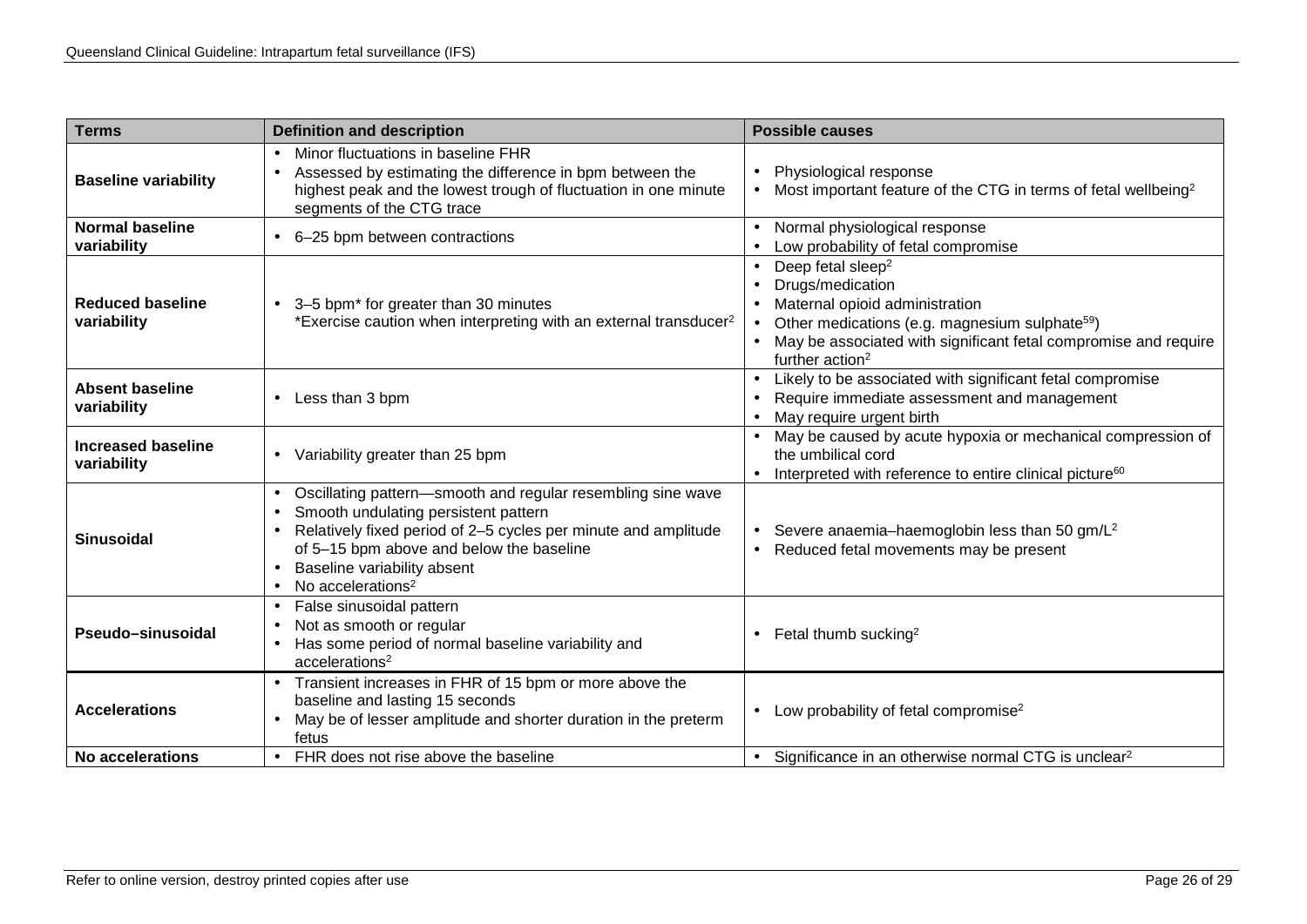| <b>Terms</b>                                 | <b>Definition and description</b>                                                                                                                                                                                                                                                                                   | <b>Possible causes</b>                                                                                                                                                                                                                                                  |
|----------------------------------------------|---------------------------------------------------------------------------------------------------------------------------------------------------------------------------------------------------------------------------------------------------------------------------------------------------------------------|-------------------------------------------------------------------------------------------------------------------------------------------------------------------------------------------------------------------------------------------------------------------------|
| <b>Decelerations</b>                         | Transient episodes of:<br>Decrease in FHR of more than 15 bpm below the baseline<br>$\circ$<br>Lasting 15 seconds or more<br>$\circ$                                                                                                                                                                                | Dependent on the variant <sup>2</sup>                                                                                                                                                                                                                                   |
| <b>Early decelerations</b>                   | Uniform repetitive decrease of FHR<br>Slow onset early in the contraction<br>Slow return to baseline by the end of the contraction<br>Often associated with reduced or absent baseline variability                                                                                                                  | Head compression resulting in mild increase in intracranial<br>compression <sup>2</sup><br>Typically occur in sleep phase<br>Reflect a well oxygenated fetus                                                                                                            |
| <b>Variable decelerations</b>                | Repetitive or intermittent decreasing of FHR<br>Relative to uterine activity vary in:<br>Depth<br>$\circ$<br>Duration<br>$\Omega$<br>Timing<br>$\circ$<br>Typically, rapid descent and rapid recovery                                                                                                               | Cord compression during contraction<br>Significance depends on:<br>Overall clinical picture<br>$\circ$<br>Specific features of the decelerations themselves<br>Other features of the CTG <sup>2</sup><br>$\Omega$                                                       |
| <b>Complicated variable</b><br>decelerations | Slow return to baseline FHR after the end of the contraction<br>Large amplitude (> 60 bpm) and/or long duration<br>$(>60$ seconds)<br>Presence of post deceleration smooth overshoots <sup>2</sup>                                                                                                                  | Cord compression resulting in hypoxia with depth reflecting<br>degree of hypoxia<br>During a contraction<br>Breadth reflects length of cord compression and not necessarily<br>fetal condition <sup>2</sup>                                                             |
| <b>Late decelerations</b>                    | Uniform and repetitive decreasing of FHR<br>Usually slow onset from mid to end of the contraction<br>Nadir more than 20 seconds after the peak of the contraction<br>Ends after the contraction<br>Includes decelerations less than 15 bpm when non-accelerative<br>trace with baseline variability less than 5 bpm | Transient or chronic utero-placental insufficiency (acute or<br>chronic hypoxia) including <sup>2</sup><br>Uterine contractions<br>Maternal hypotension from epidural<br>O<br>Uterine tachysystole<br>O<br>Maternal hypoxia<br>$\circ$<br>Cord compression <sup>2</sup> |
| Prolonged<br>decelerations <sup>2</sup>      | Decrease of FHR below the baseline for longer than 90<br>seconds but less than 5 minutes                                                                                                                                                                                                                            | Prolonged contractions<br>×<br>Uterine tachysystole<br>Supine hypotension<br>Post-epidural insertion<br>Vaginal examination<br>Placental abruption<br>Ruptured uterus                                                                                                   |
| <b>Prolonged fetal</b><br>bradycardia        | Decrease of FHR below the baseline for longer than 5 minutes                                                                                                                                                                                                                                                        | Supine hypotension<br>Hypotension caused by epidural or spinal anaesthesia <sup>2,59</sup>                                                                                                                                                                              |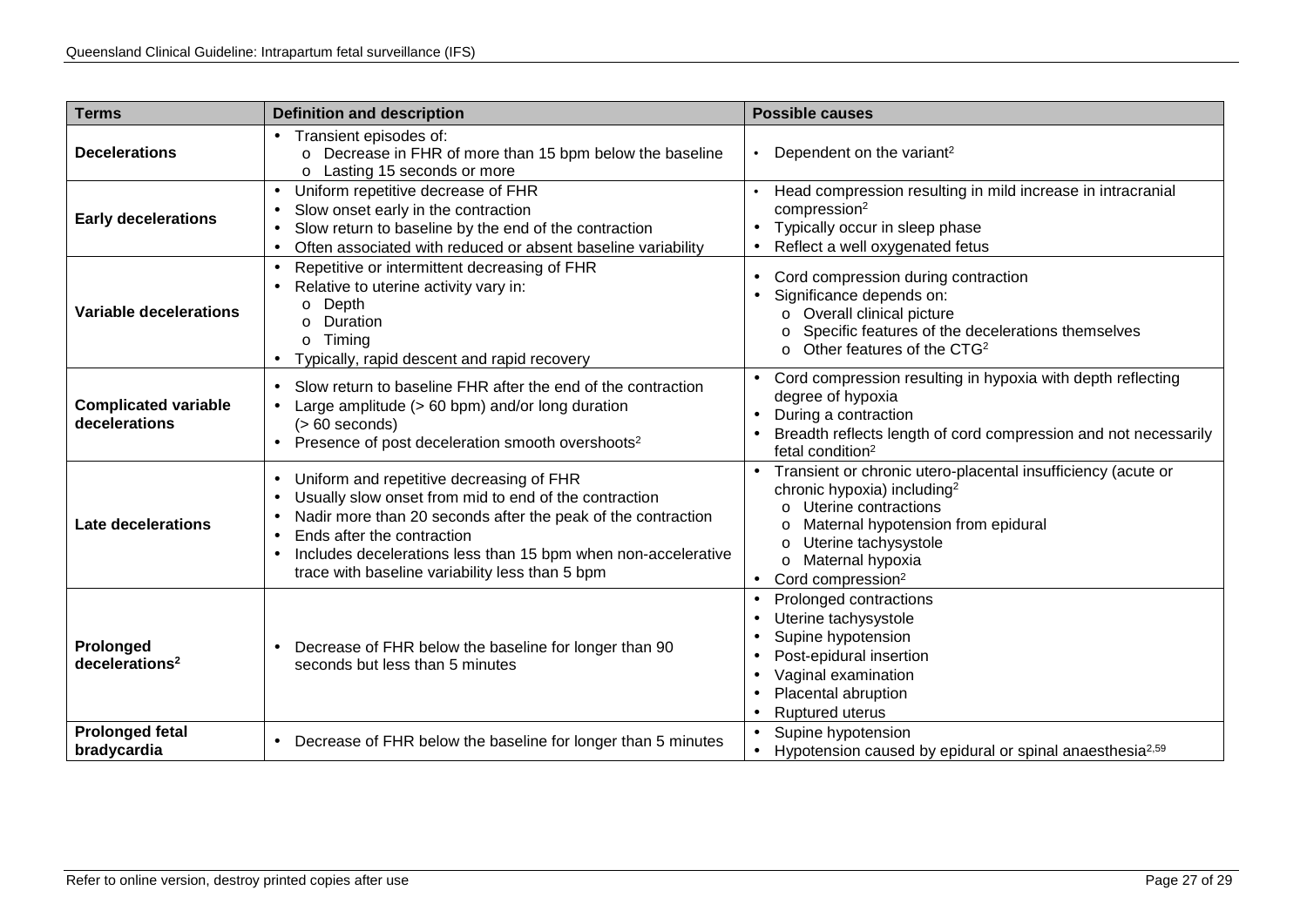| <b>Term</b>                                   | <b>Definition and description</b>                                                                                                                                                                                                                                                                         | <b>Possible causes</b>                                                                                                                                                                                                                                                                      |
|-----------------------------------------------|-----------------------------------------------------------------------------------------------------------------------------------------------------------------------------------------------------------------------------------------------------------------------------------------------------------|---------------------------------------------------------------------------------------------------------------------------------------------------------------------------------------------------------------------------------------------------------------------------------------------|
| Pre- and post-<br>deceleration<br>shouldering | The FHR pushes above, before returning, to the baseline <sup>2,59</sup><br>Reflects well oxygenated fetus                                                                                                                                                                                                 | Normal physiological response to acute hypoxia and possibly<br>hypertension and hypotension<br>Generated by sequential cord compression<br>Loss of pre and post deceleration shouldering-may reflect a<br>fetus no longer responding appropriately to physiological<br>insults <sup>2</sup> |
| Smooth post<br>deceleration overshoots        | Temporary smooth rise in the FHR beyond the baseline rate<br>FHR returns to baseline after the oxygen deficit has been<br>corrected<br>Associated rising baseline or baseline tachycardia, and<br>reducing baseline variability if uterine activity consistent and<br>fetal oxygen requirements unchanged | Cord compression resulting in response to reduced oxygenation<br>in the fetus <sup>2</sup>                                                                                                                                                                                                  |
| <b>Fetal arrhythmia</b>                       | Uncommon                                                                                                                                                                                                                                                                                                  | Aetiology may be complex, or benign irregularly irregular,<br>making CTG machine interpretation difficult <sup>2</sup>                                                                                                                                                                      |

**bpm:** beats per minute, **CTG:** cardiotocograph, **FHR:** fetal heart rate, > greater than